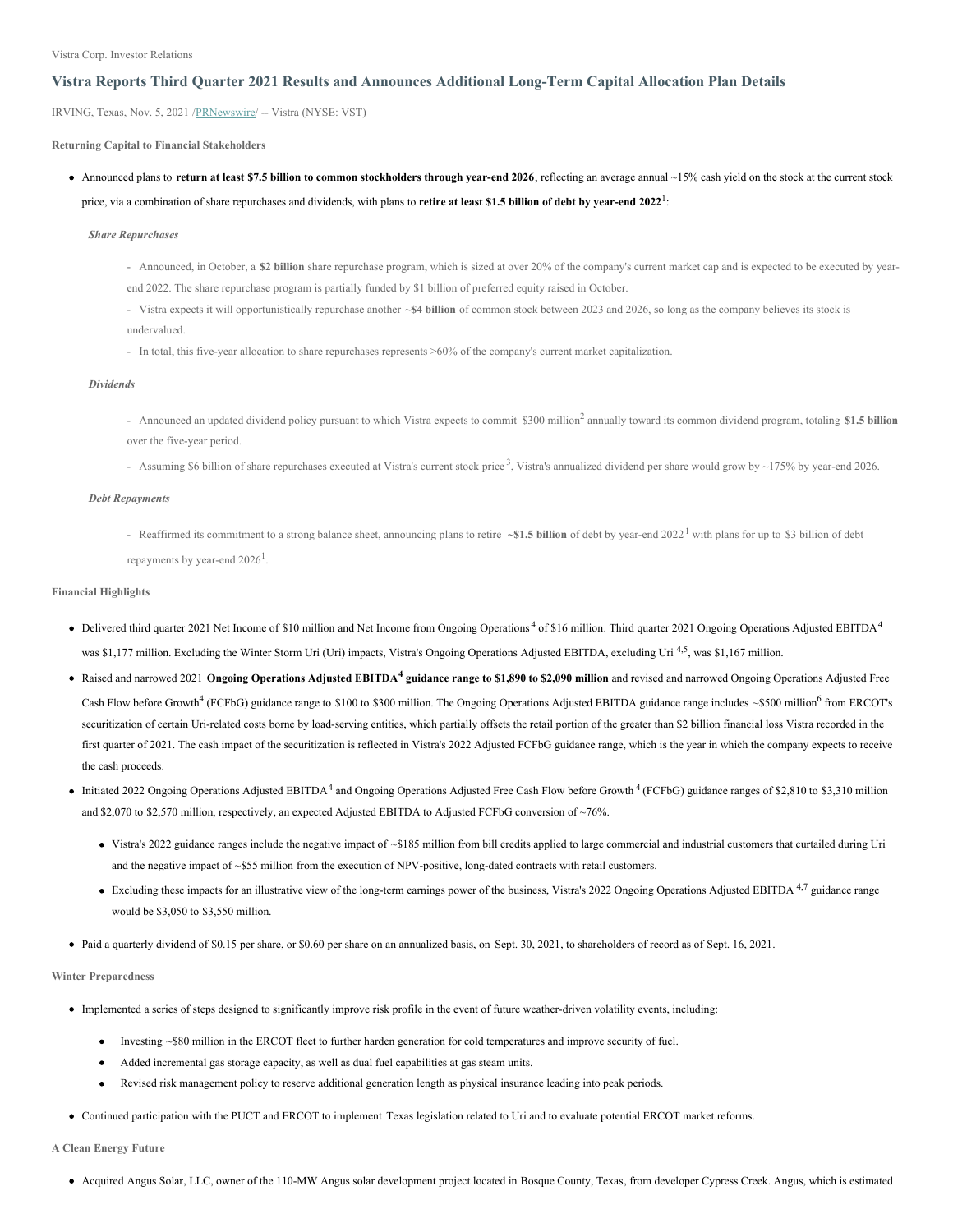to begin commercial operations by year-end 2023, joins the growing Vistra Zero portfolio of zero-carbon generation assets.

- Announced the planned development of up to 300 MW of utility-scale solar and up to 125 MW of battery energy storage facilities at nine retired or to-be-retired Vistra coal plant sites across central and southern Illinois, supported by the passage of Illinois' landmark *Energy Transition Act,* which incorporated Vistra's legislative priority known as the Illinois Coal to Solar & Energy Storage Initiative.
- Supported COP26 through committing to align emissions reduction targets to keep warming to 1.5°C and reaching science-based net-zero emissions by 2050, as promoted by Science Based Targets initiative's *Business Ambition for 1.5°C*, and encouraging governments and corporate leaders to set strong emissions reduction targets.

**ESG Highlights**

- Honored with the *Excellence in Surface Coal Mining Reclamation Award* by the Office of Surface Mining Reclamation & Enforcement, a bureau of the U.S. Department of the Interior. The award recognizes companies that go beyond federal reclamation requirements to demonstrate their commitment to the environment.
- Launched TXU Energy Freedom Rewards℠, a first-of-its-kind energy plan allowing customers to earn 30% in free electricity for every dollar spent on energy charges.
- Encouraged Fortune 1000 CEOs to help advance disability inclusion and equality through Disability:IN's CEO letter campaign, while reinforcing Vistra's commitment to equality and inclusion at Vistra.
- Incentivized COVID-19 vaccinations for employees through a vaccine sweepstakes where eight employees will win a cash prize, up to \$50,000 each, for submitting proof of vaccination.
- (1) Corporate-level debt. Excludes potential future Vistra Zero project financing.
- (2) Based on management's recommendations; subject to Board's approval at the applicable time.
- (3) Assumes share price of \$20 as of Nov. 1, 2021 close.
- (4) Excludes the Asset Closure segment. Net Income from Ongoing Operations, Ongoing Operations Adjusted EBITDA, Ongoing Operations Adjusted EBITDA, excluding Uri, Ongoing Operations Illustrative Adjusted EBITDA, Ongoing Operations Adjusted FCFbG, and Ongoing Operations Illustrative Adjusted FCFbG are non-GAAP financial measures. See the "Non-GAAP Reconciliation" tables for further detail.
- (5) Excludes net \$10 million benefit related to Uri, including ERCOT resettlement and revenue true-up benefit of \$43 million net of \$(33) million of bill credits applied to large commercial and industrial customer bills that curtailed during Uri.
- (6) The amount of the securitization proceeds reflects management's estimate. The final amount is expected to be determined in December 2021, and the payment of the proceeds will be subject to ERCOT's ability to secure the financing. The Company currently expects the proceeds to be reflected in Ongoing Operations Adjusted EBITDA for the quarter ended Dec. 31, 2021. The inclusion of the securitization proceeds in Ongoing Operations Adjusted EBITDA guidance is a non-GAAP determination at this time, reflecting management's view of the financial impact of securitization on operating results, which offsets a portion of the Uri-related retail costs incurred during the first quarter of 2021, and the representative period for which the proceeds relate. The GAAP measurement is still under review. Management expects the GAAP determination will be finalized prior to the filing of the company's 2021 Form 10-K.
- (7) Excludes ~\$185 million impact from bill credits applied to large commercial and industrial customers that curtailed during Uri and ~\$55 million impact from retail term contract backwardation. Provided for illustrative purposes only and should not be read or viewed as Vistra's actual 2022 guidance, which is also set forth above.

**Summary of Financial Results for Third Quarter Ended Sept. 30, 2021**

|                                                 |                | <b>Three Months Ended</b> | <b>Nine Months Ended</b> |                             |  |  |
|-------------------------------------------------|----------------|---------------------------|--------------------------|-----------------------------|--|--|
| (\$ in millions)                                | Sept. 30, 2021 | Sept. 30, 2020            | Sept. 30, 2021           | Sept. 30, 2020 <sup>3</sup> |  |  |
| Net Income (Loss)                               | \$10           | \$442                     | \$(1,781)                | \$651                       |  |  |
| Ongoing Operations Net Income $(Loss)^{1}$      | \$16           | \$502                     | \$(1,761)                | \$740                       |  |  |
| Ongoing Operations Adjusted EBITDA <sup>1</sup> | \$1,177        | \$1,183                   | \$776                    | \$2,963                     |  |  |
| Excluding $Uri^{1,2}$                           | \$1,167        |                           | \$2,811                  |                             |  |  |
| <b>Adjusted EBITDA by Segment</b>               |                |                           |                          |                             |  |  |
| Retail                                          | \$65           | \$(140)                   | \$376                    | \$572                       |  |  |
| Texas                                           | \$858          | \$972                     | \$ (350)                 | \$1,452                     |  |  |
| East                                            | \$193          | \$245                     | \$573                    | \$691                       |  |  |
| West                                            | \$36           | \$23                      | \$81                     | \$59                        |  |  |
| Sunset                                          | \$36           | \$93                      | \$115                    | \$209                       |  |  |
| Corp./Other                                     | \$(11)         | \$(10)                    | \$(19)                   | \$(20)                      |  |  |
| <b>Asset Closure</b>                            | \$(4)          | \$ (46)                   | \$ (32)                  | \$(78)                      |  |  |

For the three months ended Sept. 30, 2021, Vistra reported Net Income of \$10 million, Net Income from Ongoing Operations<sup>1</sup> of \$16 million, and Ongoing Operations Adjusted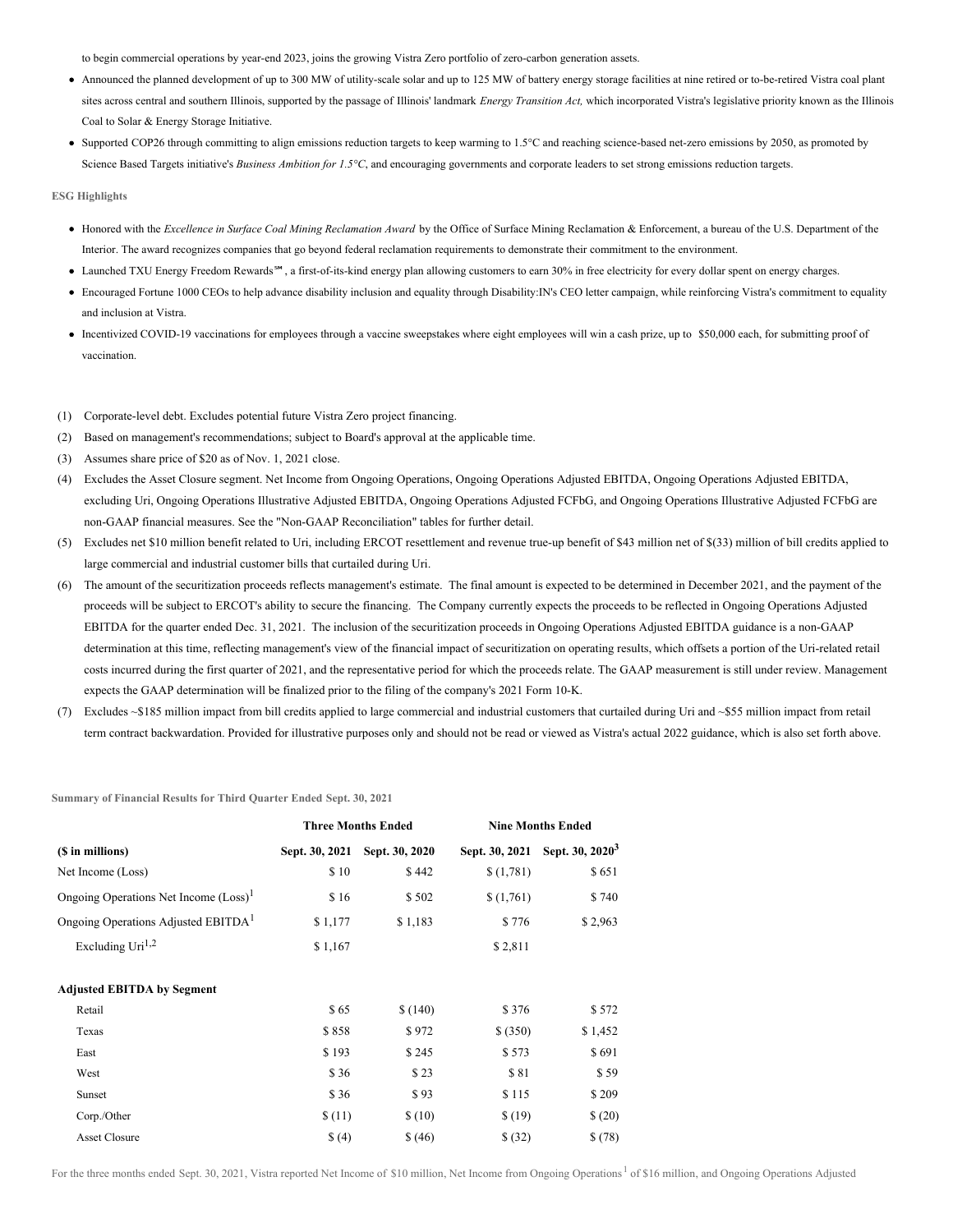EBITDA<sup>1</sup> of \$1,177 million. Vistra's third quarter 2021 Ongoing Operations Adjusted EBITDA, excluding Uri<sup>1,2</sup>, was \$1,167 million. Vistra's third quarter 2021 Net Income was \$432 million lower than third quarter 2020 Net Income, driven primarily by unrealized hedging losses.

Vistra reported third quarter Adjusted EBITDA from the Retail segment of \$65 million, \$205 million higher than third quarter 2020 results, driven by the execution of Vistra's self-help initiatives following Uri and lower cost of goods sold period-over-period. Third quarter Adjusted EBITDA from the generation<sup>4</sup> segments, on an aggregate basis, totaled \$1,112 million, \$211 million lower than third quarter 2020 results, primarily driven by lower energy margin in Texas, East, and Sunset.

"Vistra's integrated operations continued to operate well following Winter Storm Uri, delivering third quarter financial results that are in-line with the prior period, and capturing approximately 85% of the company's \$500 million self-help target as of Sept. 30, with a clear line of sight to the balance," said Curt Morgan, Vistra's chief executive officer. "We continue to believe in the long-term value of the company. Our strategic review process, which management and the board undertook in the first three quarters of 2021, has led us toward the execution of a capital allocation plan that is focused on maximizing the value of our business, growing our Vistra Zero portfolio via cost-effective capital, and prioritizing the return of capital to our financial stakeholders. The closing of our preferred equity offering and announcement of our near-term \$2 billion share repurchase program is an exciting first step in the execution of this plan, with the very real prospect of repurchasing over 60% of our current market cap by year-end 2026 and returning an additional \$1.5 billion to shareholders through common dividends over that same time period for a grand total of \$7.5 billion. All in all, at our current share price, the expected repurchases and dividends are forecast to result in an average annual cash yield on our current stock price of an attractive 15%."

- (1) Excludes results from the Asset Closure segment. Net Income from Ongoing Operations, Ongoing Operations Adjusted EBITDA, and Ongoing Operations Adjusted EBITDA, excluding Uri, are non-GAAP financial measures. See the "Non-GAAP Reconciliation" tables for further details. Total by segment may not tie due to rounding.
- (2) Q3 2021 Excludes net \$10 million benefit related to Uri, including ERCOT resettlement and revenue true-up benefit of \$43 million net of \$(33) million of bill credits applied to large commercial and industrial customer bills that curtailed during Uri. YTD 2021 excludes \$2,035 million of Uri-related impacts.
- (3) Q3 2020 results decreased by \$2 million and YTD 2020 results decreased by \$1 million due to the recast of Wharton power plant, retired in 2020, to the Asset Closure segment.
- (4) Includes Texas, East, West, Sunset, and Corp./Other.

#### **Guidance**

| (\$ in millions)                                                                        |             | Prior $2021^2$ Current 2021 | 2022              | Illustrative 2022 <sup>3</sup> |
|-----------------------------------------------------------------------------------------|-------------|-----------------------------|-------------------|--------------------------------|
| Ongoing Ops. Adj. EBITDA <sup>1</sup> $1,475 - 1,875$ $1,890 - 2,090$ \$2,810 - \$3,310 |             |                             |                   | $\$3.050 - \$3.550$            |
| Ongoing Ops. Adj. FCFbG <sup>1</sup>                                                    | $200 - 600$ | $100 - 300$                 | $$2.070 - $2.570$ | $$1,810 - $2,310$              |

Vistra is raising and narrowing its 2021 Ongoing Operations Adjusted EBITDA<sup>1</sup> guidance range to \$1,890 to \$2,090 million and revising and narrowing its 2021 Ongoing Operations Adjusted FCFbG<sup>1</sup> guidance range to \$100 to \$300 million. Vistra's 2021 Ongoing Operations Adjusted EBITDA guidance range includes  $\sim$ \$500 million<sup>4</sup> from ERCOT's securitization of certain Uri-related costs borne by load-serving entities, which partially offsets the retail portion of the greater than \$2 billion financial loss Vistra recorded in the first quarter of 2021. Vistra expects to receive the ~\$500 million of securitization proceeds in the first half of 2022. As a result, the cash flow impact of securitization is included in Vistra's 2022 Ongoing Operations Adjusted FCFbG guidance range.

Vistra is initiating its 2022 Ongoing Operations guidance ranges, forecasting Ongoing Operations Adjusted EBITDA  $<sup>1</sup>$  of \$2,810 to \$3,310 million and Ongoing Operations Adjusted</sup> FCFbG<sup>1</sup> of \$2,070 to \$2,570 million, an expected Adjusted EBITDA to Adjusted FCFbG conversion of ~76%. Vistra's 2022 guidance ranges include the negative impact of ~\$185 million from bill credits applied to large commercial and industrial customers that curtailed during Uri and the negative impact of ~\$55 million from the execution of NPV-positive, long-dated contracts with retail customers that will contribute positive EBITDA in future years. Excluding these impacts, which is reflective of the long-term earnings power of the business, Vistra's Ongoing Operations Illustrative Adjusted EBITDA<sup>1,3</sup> guidance range is \$3,050 to \$3,550 million.

- (1) Excludes the Asset Closure segment. Ongoing Operations Adjusted EBITDA, Ongoing Operations Illustrative Adjusted EBITDA, Ongoing Operations Adjusted FCFbG, and Ongoing Operations Illustrative Adjusted FCFbG are non-GAAP financial measures. See the "Non-GAAP Reconciliation" tables for further detail.
- (2) As issued on April 26, 2021.
- (3) Illustrative Adj. EBITDA and Illustrative Adj. FCFbG exclude ~\$185 million impact from bill credits applied to large commercial and industrial customer bills that curtailed during Uri and ~\$55 million impact from retail term contract backwardation. Illustrative Adj. FCFbG excludes \$500 million securitization proceeds. Provided for illustrative purposes only and should not be read or viewed as Vistra's actual 2022 guidance, which is also set forth above.
- (4) The amount of the securitization proceeds reflects management's estimate. The final amount is expected to be determined in December 2021, and the payment of the proceeds will be subject to ERCOT's ability to secure the financing. The Company currently expects the proceeds to be reflected in Ongoing Operations Adjusted EBITDA for the quarter ended Dec. 31, 2021. The inclusion of the securitization proceeds in Ongoing Operations Adjusted EBITDA guidance is a non-GAAP determination at this time, reflecting management's view of the financial impact of securitization on operating results, which offsets a portion of the Uri-related retail costs incurred during the first quarter of 2021, and the representative period for which the proceeds relate. The GAAP measurement is still under review. Management expects the GAAP determination will be finalized prior to the filing of the company's 2021 Form 10-K.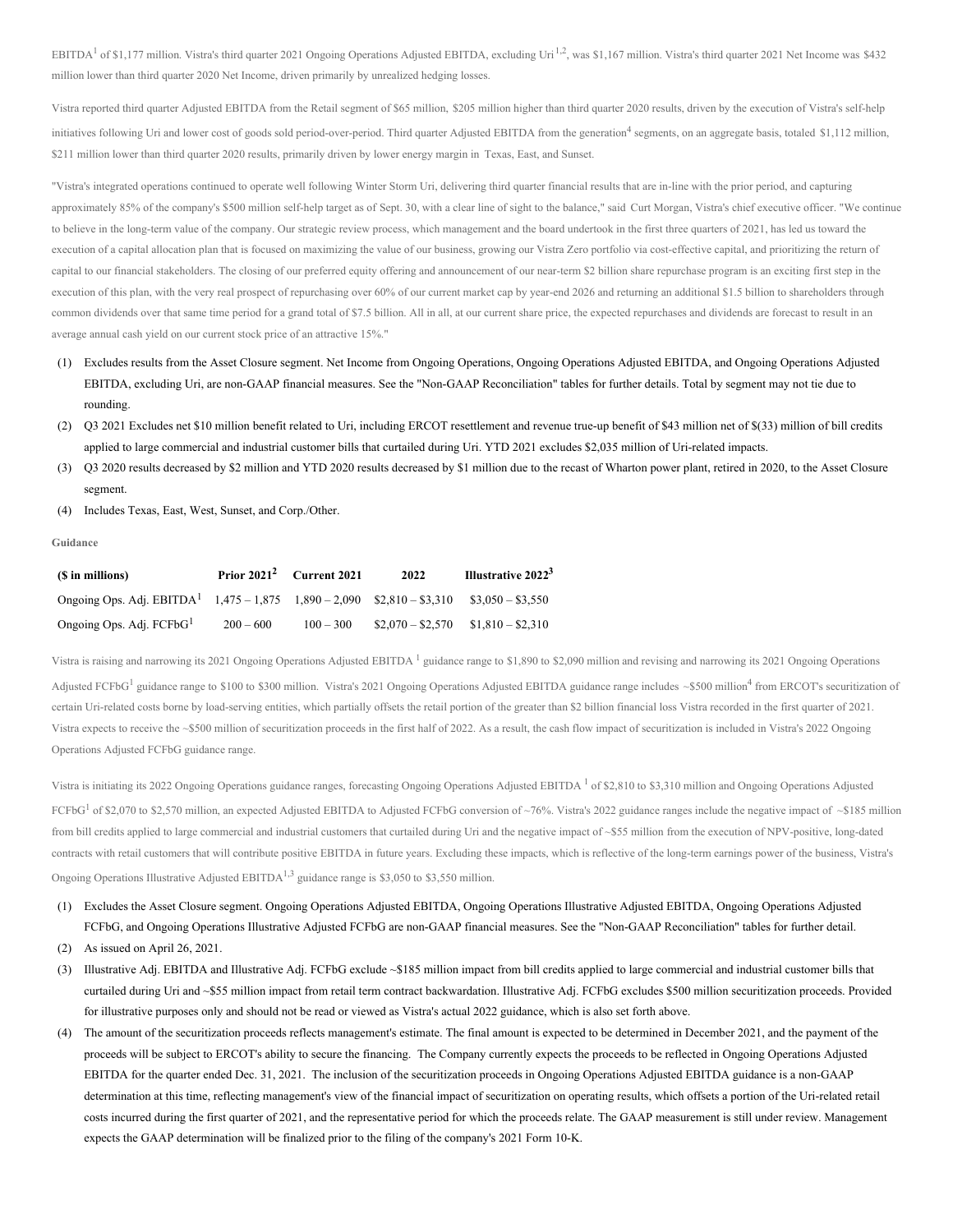As of Sept. 30, 2021, Vistra had total available liquidity of ~\$2,071 million, including cash and cash equivalents of \$351 million, and \$1,720 million of availability under its revolving credit facility.

#### **Earnings Webcast**

Vistra will host a webcast today, Nov. 5, 2021, beginning at 8 a.m. ET (7 a.m. CT) to discuss these results and related matters. The live webcast and the accompanying slides that will be discussed on the call can be accessed via Vistra's website at [www.vistracorp.com](http://www.vistracorp.com) under "Investor Relations" and then "Events & Presentations." Participants can also listen by phone by registering [here](https://c212.net/c/link/?t=0&l=en&o=3348444-1&h=2477802531&u=https%3A%2F%2Fdpregister.com%2Fsreg%2F10160614%2Fede0e2f596&a=here) prior to the start time of the call to receive a conference call dial-in number. A replay of the webcast will be available on the Vistra website for one year following the live event.

#### **About Non-GAAP Financial Measures and Items Affecting Comparability**

"Adjusted EBITDA" (EBITDA as adjusted for unrealized gains or losses from hedging activities, tax receivable agreement impacts, reorganization items, and certain other items described from time to time in Vistra's earnings releases), "Adjusted Free Cash Flow before Growth" (or "Adjusted FCFbG") (cash from operating activities excluding changes in margin deposits and working capital and adjusted for capital expenditures (including capital expenditures for growth investments), other net investment activities, and other items described from time to time in Vistra's earnings releases), "Ongoing Operations Adjusted EBITDA" (adjusted EBITDA less adjusted EBITDA from Asset Closure segment), "Ongoing Operations Adjusted EBITDA, excluding Uri" (Ongoing Operations Adjusted EBITDA as further adjusted to exclude the impacts arising from Uri), "Ongoing Operations Illustrative Adjusted EBITDA" (Ongoing Operations Adjusted EBITDA as further adjusted to exclude the impacts arising from Uri and the Year 1 impacts from various long-dated, NPV-positive retail contracts), "Net Income from Ongoing Operations" (net income less net income from Asset Closure segment), "Ongoing Operations Adjusted Free Cash Flow before Growth" or "Ongoing Operations Adjusted FCFbG" (adjusted free cash flow before growth less cash flow from operating activities from Asset Closure segment before growth), and "Ongoing Operations Illustrative Adjusted FCFbG (Ongoing Operations Adjusted FCFbG as further adjusted to exclude the impacts arising from Uri and the Year 1 impacts from various long-dated, NPV-positive retail contracts), are "non-GAAP financial measures." A non-GAAP financial measure is a numerical measure of financial performance that excludes or includes amounts so as to be different than the most directly comparable measure calculated and presented in accordance with GAAP in Vistra's consolidated statements of operations, comprehensive income, changes in stockholders' equity and cash flows. Non-GAAP financial measures should not be considered in isolation or as a substitute for the most directly comparable GAAP measures. Vistra's non-GAAP financial measures may be different from non-GAAP financial measures used by other companies.

Vistra uses Adjusted EBITDA as a measure of performance and believes that analysis of its business by external users is enhanced by visibility to both Net Income prepared in accordance with GAAP and Adjusted EBITDA. Vistra uses Adjusted Free Cash Flow before Growth as a measure of liquidity and believes that analysis of its ability to service its cash obligations is supported by disclosure of both cash provided by (used in) operating activities prepared in accordance with GAAP as well as Adjusted Free Cash Flow before Growth. Vistra uses Ongoing Operations Adjusted EBITDA as a measure of performance and Ongoing Operations Adjusted Free Cash Flow before Growth as a measure of liquidity and Vistra's management and Board have found it informative to view the Asset Closure segment as separate and distinct from Vistra's ongoing operations. Vistra uses Net Income from Ongoing Operations as a non-GAAP measure that is most comparable to the GAAP measure Net Income in order to illustrate the company's Net Income excluding the effects of the Asset Closure segment, as well as a measure to compare to Ongoing Operations Adjusted EBITDA. Vistra uses Ongoing Operations Adjusted EBITDA, excluding Uri to present a more normalized view of operating performance excluding the impacts of Uri. Vistra uses Ongoing Operations Illustrative Adjusted EBITDA to present a more normalized view of the long-term earnings power of the Company. The schedules attached to this earnings release reconcile the non-GAAP financial measures to the most directly comparable financial measures calculated and presented in accordance with U.S. GAAP.

#### **About Vistra**

Vistra (NYSE: VST) is a leading, Fortune 275 integrated retail electricity and power generation company based in Irving, Texas, providing essential resources for customers, commerce, and communities. Vistra combines an innovative, customer-centric approach to retail with safe, reliable, diverse, and efficient power generation. The company brings its products and services to market in 20 states and the District of Columbia, including six of the seven competitive wholesale markets in the U.S. and markets in Canada and Japan, as well. Serving nearly 4.3 million residential, commercial, and industrial retail customers with electricity and natural gas, Vistra is one of the largest competitive residential electricity providers in the country and offers over 50 renewable energy plans. The company is also the largest competitive power generator in the U.S., with a capacity of approximately 39,000 megawatts powered by a diverse portfolio, including natural gas, nuclear, solar, and battery energy storage facilities. In addition, Vistra is a large purchaser of wind power. The company owns and operates a 400-MW/1,600-MWh battery energy storage system in Moss Landing, California, the largest of its kind in the world. Vistra is guided by four core principles: we do business the right way, we work as a team, we compete to win, and we care about our stakeholders, including our customers, our communities where we work and live, our employees, and our investors. Learn more about our environmental, social, and governance efforts and read the company's sustainability report at [https://www.vistracorp.com/sustainability/](https://c212.net/c/link/?t=0&l=en&o=3348444-1&h=3695267118&u=https%3A%2F%2Fc212.net%2Fc%2Flink%2F%3Ft%3D0%26l%3Den%26o%3D3027597-1%26h%3D1583655726%26u%3Dhttps%253A%252F%252Fwww.vistracorp.com%252Fsustainability%252F%26a%3Dhttps%253A%252F%252Fwww.vistracorp.com%252Fsustainability%252F&a=https%3A%2F%2Fwww.vistracorp.com%2Fsustainability%2F).

#### **Cautionary Note Regarding Forward-Looking Statements**

The information presented herein includes forward-looking statements within the meaning of the Private Securities Litigation Reform Act of 1995. These forward-looking statements, which are based on current expectations, estimates and projections about the industry and markets in which Vistra Corp. ("Vistra") operates and beliefs of and assumptions made by Vistra's management, involve risks and uncertainties, which are difficult to predict and are not guarantees of future performance, that could significantly affect the financial results of Vistra. All statements, other than statements of historical facts, that are presented herein, or in response to questions or otherwise, that address activities, events or developments that may occur in the future, including such matters as activities related to our financial or operational projections, the potential impacts of the COVID-19 pandemic on our results of operations, financial condition and cash flows, projected synergy, value lever and net debt targets, capital allocation, capital expenditures, liquidity, projected Adjusted EBITDA to free cash flow conversion rate, dividend policy, business strategy, competitive strengths, goals, future acquisitions or dispositions, development or operation of power generation assets, market and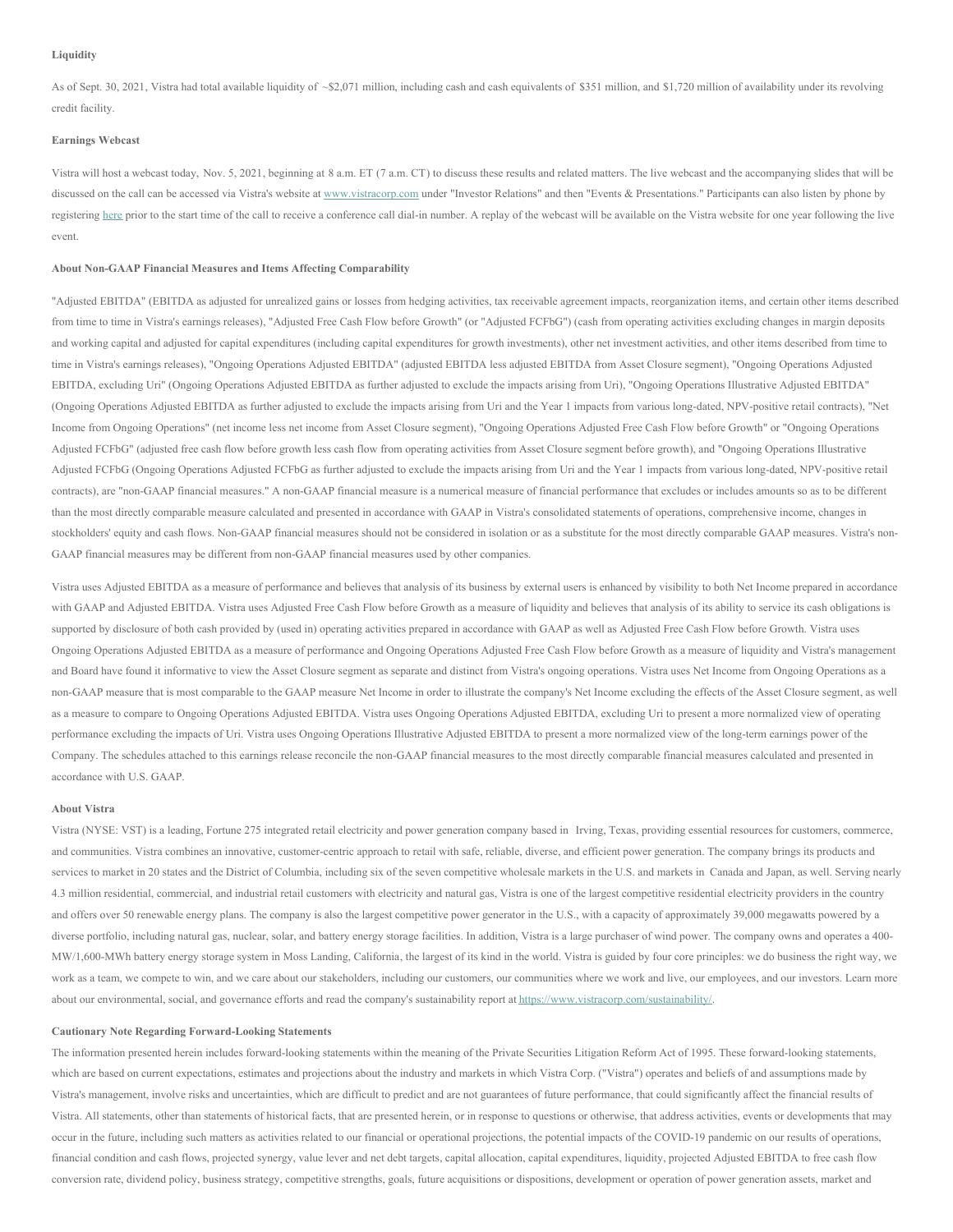industry developments and the growth of our businesses and operations (often, but not always, through the use of words or phrases, or the negative variations of those words or other comparable words of a future or forward-looking nature, including, but not limited to: "intends," "plans," "will likely," "unlikely," "believe," "confident", "expect," "seek," "anticipate," "estimate," "continue," "will," "shall," "should," "could," "may," "might," "predict," "project," "forecast," "target," "potential," "goal," "objective," "guidance" and "outlook"),are forwardlooking statements. Readers are cautioned not to place undue reliance on forward-looking statements. Although Vistra believes that in making any such forward-looking statement, Vistra's expectations are based on reasonable assumptions, any such forward-looking statement involves uncertainties and risks that could cause results to differ materially from those projected in or implied by any such forward-looking statement, including, but not limited to: (i) adverse changes in general economic or market conditions (including changes in interest rates) or changes in political conditions or federal or state laws and regulations; (ii) the ability of Vistra to execute upon its contemplated strategic, capital allocation, performance, and cost-saving initiatives and to successfully integrate acquired businesses; (iii) actions by credit ratings agencies; (iv) the severity, magnitude and duration of pandemics, including the COVID-19 pandemic, and the resulting effects on our results of operations, financial condition and cash flows; (v) the severity, magnitude and duration of extreme weather events (including Winter Storm Uri), contingencies and uncertainties relating thereto, most of which are difficult to predict and many of which are beyond our control, and the resulting effects on our results of operations, financial condition and cash flows; and (vi) those additional risks and factors discussed in reports filed with the Securities and Exchange Commission by Vistra from time to time, including the uncertainties and risks discussed in the sections entitled "Risk Factors" and "Forward-Looking Statements" in Vistra's annual report on Form 10-K for the year ended December 31, 2020 and any subsequently filed quarterly reports on Form 10-Q.

Any forward-looking statement speaks only at the date on which it is made, and except as may be required by law, Vistra will not undertake any obligation to update any forward-looking statement to reflect events or circumstances after the date on which it is made or to reflect the occurrence of unanticipated events. New factors emerge from time to time, and it is not possible to predict all of them; nor can Vistra assess the impact of each such factor or the extent to which any factor, or combination of factors, may cause results to differ materially from those contained in any forward-looking statement.

### **VISTRA CORP.**

### **CONDENSED CONSOLIDATED STATEMENTS OF OPERATIONS**

| (Unaudited) (Millions of Dollars) |  |  |
|-----------------------------------|--|--|
|                                   |  |  |

|                                                           |    | Three Months Ended September 30, |    |          |               |          | Nine Months Ended September 30, |  |  |
|-----------------------------------------------------------|----|----------------------------------|----|----------|---------------|----------|---------------------------------|--|--|
|                                                           |    | 2021                             |    | 2020     |               | 2021     | 2020                            |  |  |
| Operating revenues                                        | \$ | 2,991                            | S  | 3,552    | <sup>\$</sup> | 8,763    | \$<br>8,919                     |  |  |
| Fuel, purchased power costs and delivery fees             |    | (1,763)                          |    | (1, 469) |               | (7,827)  | (3,832)                         |  |  |
| Operating costs                                           |    | (372)                            |    | (457)    |               | (1,173)  | (1,249)                         |  |  |
| Depreciation and amortization                             |    | (468)                            |    | (410)    |               | (1,355)  | (1,284)                         |  |  |
| Selling, general and administrative expenses              |    | (269)                            |    | (268)    |               | (771)    | (755)                           |  |  |
| Impairment of long-lived assets                           |    |                                  |    | (272)    |               | (38)     | (356)                           |  |  |
| Operating income (loss)                                   |    | 119                              |    | 676      |               | (2,401)  | 1,443                           |  |  |
| Other income                                              |    | 16                               |    | 8        |               | 108      | 19                              |  |  |
| Other deductions                                          |    | (5)                              |    |          |               | (13)     | (35)                            |  |  |
| Interest expense and related charges                      |    | (124)                            |    | (101)    |               | (288)    | (541)                           |  |  |
| Impacts of Tax Receivable Agreement                       |    | 35                               |    | 58       |               | 31       | 44                              |  |  |
| Equity in earnings of unconsolidated investment           |    |                                  |    |          |               |          | 4                               |  |  |
| Income (loss) before income taxes                         |    | 41                               |    | 641      |               | (2, 563) | 934                             |  |  |
| Income tax (expense) benefit                              |    | (31)                             |    | (199)    |               | 569      | (283)                           |  |  |
| Net income (loss)                                         | S  | 10                               | \$ | 442      | \$            | (1,994)  | \$<br>651                       |  |  |
| Net (income) loss attributable to noncontrolling interest |    | (3)                              |    |          |               | (6)      | 14                              |  |  |
| Net income (loss) attributable to Vistra                  | S  | 7                                | \$ | 443      | S             | (2,000)  | \$<br>665                       |  |  |

## **VISTRA CORP.**

### **CONDENSED CONSOLIDATED STATEMENTS OF CASH FLOWS**

|   | 2021    |       |                                         |
|---|---------|-------|-----------------------------------------|
|   |         |       |                                         |
| S | (1,994) | 651   |                                         |
|   |         |       |                                         |
|   | 1.551   | 1,512 |                                         |
|   | (587)   | 264   |                                         |
|   |         |       | Nine Months Ended September 30,<br>2020 |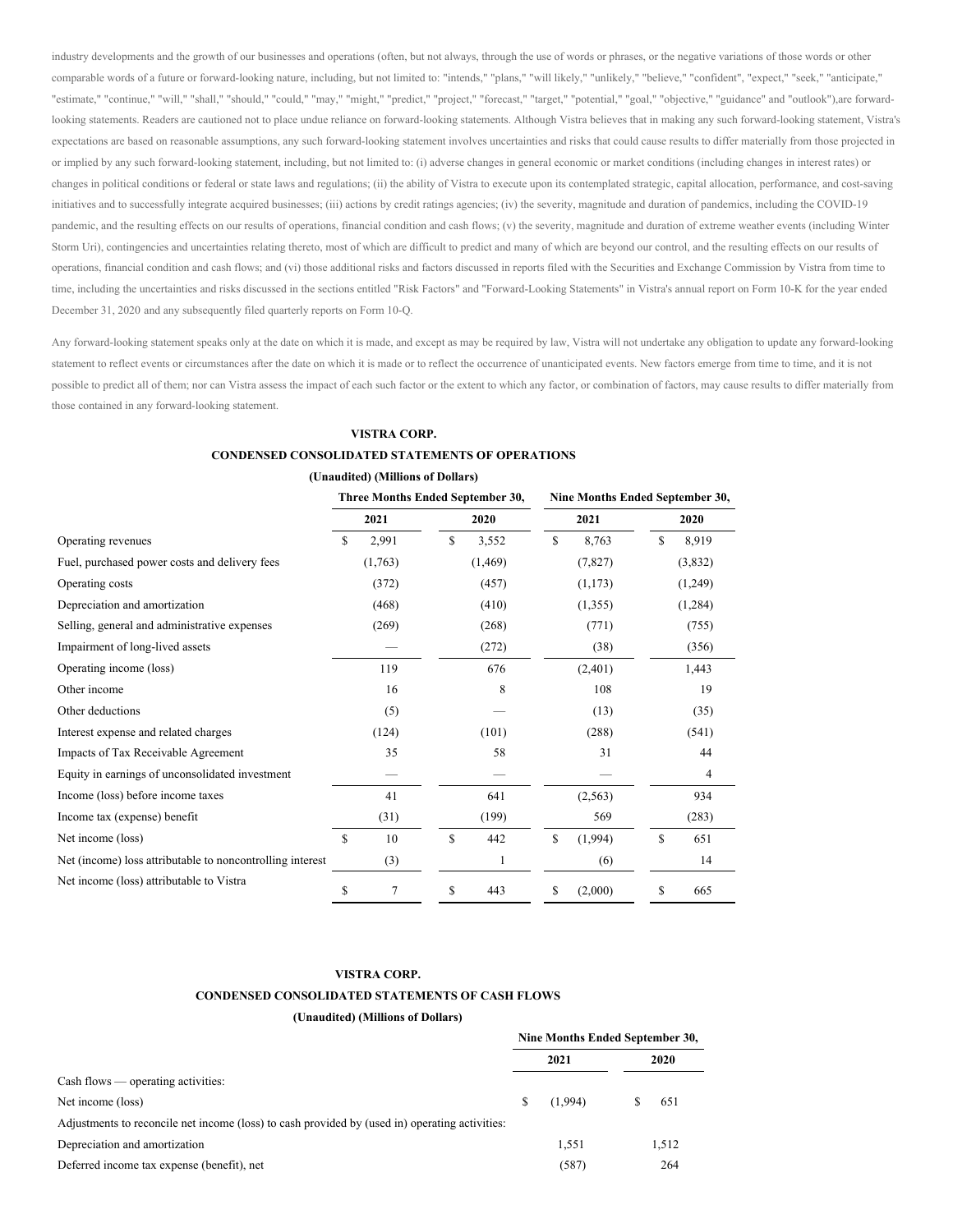| Impairment of long-lived assets                                                  | 38        | 356       |
|----------------------------------------------------------------------------------|-----------|-----------|
| Loss on disposal of investment in NELP                                           |           | 29        |
| Unrealized net (gain) loss from mark-to-market valuations of commodities         | 771       | (444)     |
| Unrealized net (gain) loss from mark-to-market valuations of interest rate swaps | (92)      | 181       |
| Asset retirement obligation accretion expense                                    | 27        | 33        |
| Impacts of Tax Receivable Agreement                                              | (31)      | (44)      |
| Stock-based compensation                                                         | 36        | 46        |
| Other, net                                                                       | 79        | 115       |
| Changes in operating assets and liabilities:                                     |           |           |
| Margin deposits, net                                                             | (767)     | 60        |
| Accrued interest                                                                 | (55)      | (97)      |
| Accrued taxes                                                                    | (63)      | (35)      |
| Accrued employee incentive                                                       | (86)      | (20)      |
| Other operating assets and liabilities                                           | 680       | (257)     |
| Cash provided by (used in) operating activities                                  | (493)     | 2,350     |
| Cash flows — investing activities:                                               |           |           |
| Capital expenditures, including nuclear fuel purchases and LTSA prepayments      | (790)     | (838)     |
| Proceeds from sales of nuclear decommissioning trust fund securities             | 366       | 291       |
| Investments in nuclear decommissioning trust fund securities                     | (382)     | (307)     |
| Proceeds from sales of environmental allowances                                  | 102       | 91        |
| Purchases of environmental allowances                                            | (247)     | (210)     |
| Insurance proceeds                                                               | 74        | 15        |
| Proceeds from sale of assets                                                     | 7         | 23        |
| Other, net                                                                       | 27        | 8         |
| Cash used in investing activities                                                | (843)     | (927)     |
| Cash flows — financing activities:                                               |           |           |
| Issuances of long-term debt                                                      | 1,250     |           |
| Borrowings under Term Loan A                                                     | 1,250     |           |
| Repayment under Term Loan A                                                      | (1,250)   |           |
| Proceeds from forward capacity agreement                                         | 500       |           |
| Repayments/repurchases of debt                                                   | (234)     | (955)     |
| Net borrowings under accounts receivable financing                               | 175       | 175       |
| Borrowings under Revolving Credit Facility                                       | 1,300     | 1,075     |
| Repayments under Revolving Credit Facility                                       | (1,300)   | (1, 425)  |
| Share repurchases                                                                | (175)     |           |
| Dividends paid to stockholders                                                   | (219)     | (198)     |
| Debt tender offer and other financing fees                                       | (13)      | (17)      |
| Other, net                                                                       | (5)       | (3)       |
| Cash provided by (used in) financing activities                                  | 1,279     | (1,348)   |
| Net change in cash, cash equivalents and restricted cash                         | (57)      | 75        |
| Cash, cash equivalents and restricted cash — beginning balance                   | 444       | 475       |
| Cash, cash equivalents and restricted cash — ending balance                      | \$<br>387 | \$<br>550 |
|                                                                                  |           |           |

# **VISTRA CORP.**

# **NON-GAAP RECONCILIATIONS - ADJUSTED EBITDA**

# **FOR THE THREE MONTHS ENDED SEPTEMBER 30, 2021**

|        |                   |      |      |               | <b>Eliminations</b> | Ongoing           | Asset   | Vistra Corp. |
|--------|-------------------|------|------|---------------|---------------------|-------------------|---------|--------------|
| Retail | T <sub>exas</sub> | East | West | <b>Sunset</b> | Corp and            | <b>Operations</b> | Closure | Consolidated |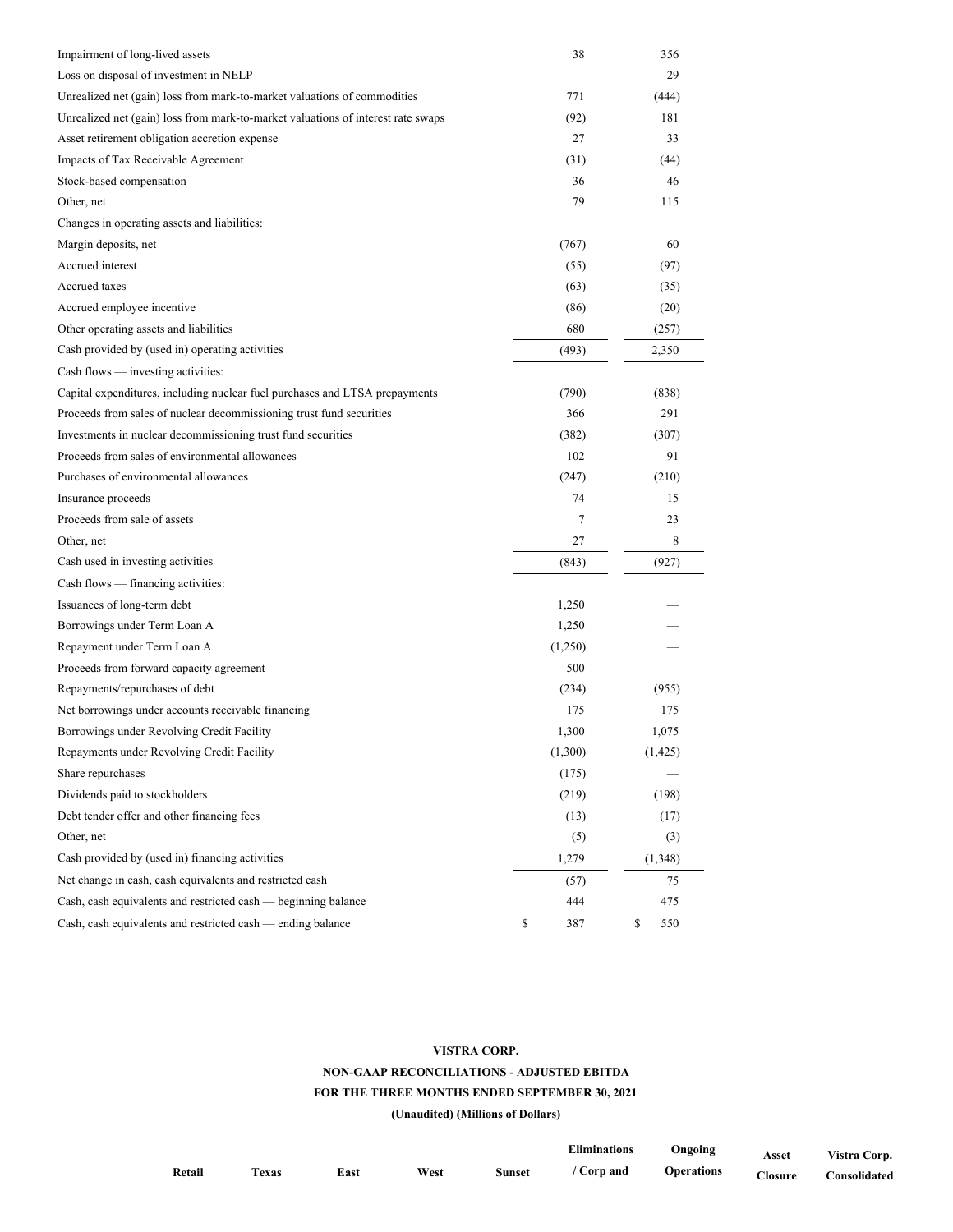|                      |            |                               |             |                     |                      | Other                | Consolidated      |                    |                        |
|----------------------|------------|-------------------------------|-------------|---------------------|----------------------|----------------------|-------------------|--------------------|------------------------|
| Net income (loss)    | 779<br>\$  | $\mathbb S$<br>$\overline{4}$ | \$<br>(233) | $\mathbb S$<br>(18) | $\mathbb S$<br>(375) | $\mathbb S$<br>(141) | $\mathbb S$<br>16 | \$<br>(6)          | $\mathbb{S}$<br>$10\,$ |
| Income tax           |            |                               |             |                     |                      |                      |                   |                    |                        |
| expense              | $\sqrt{2}$ |                               |             |                     |                      | $29\,$               | 31                |                    | $31\,$                 |
| Interest expense     |            |                               |             |                     |                      |                      |                   |                    |                        |
| and related          |            |                               |             |                     |                      |                      |                   |                    |                        |
| charges (a)          | $\sqrt{2}$ | (3)                           | $\sqrt{5}$  | (1)                 | $\mathbf{1}$         | 119                  | 123               | $\mathbf{1}$       | 124                    |
| Depreciation and     |            |                               |             |                     |                      |                      |                   |                    |                        |
| amortization (b)     | 53         | $200\,$                       | 164         | $15\,$              | $40\,$               | 17                   | 489               |                    | 489                    |
| <b>EBITDA</b> before |            |                               |             |                     |                      |                      |                   |                    |                        |
| <b>Adjustments</b>   | 836        | 201                           | (64)        | (4)                 | (334)                | ${\bf 24}$           | 659               | (5)                | 654                    |
| Unrealized net       |            |                               |             |                     |                      |                      |                   |                    |                        |
| (gain) loss          |            |                               |             |                     |                      |                      |                   |                    |                        |
| resulting from       |            |                               |             |                     |                      |                      |                   |                    |                        |
| hedging              |            |                               |             |                     |                      |                      |                   |                    |                        |
| transactions         | (739)      | 654                           | 254         | 39                  | 381                  |                      | 589               |                    | 589                    |
| Generation plant     |            |                               |             |                     |                      |                      |                   |                    |                        |
| retirement           |            |                               |             |                     |                      |                      |                   |                    |                        |
| expenses             |            |                               |             |                     | $\overline{4}$       | $\mathbf{1}$         | $\mathfrak{S}$    |                    | 5                      |
| Fresh                |            |                               |             |                     |                      |                      |                   |                    |                        |
| start/purchase       |            |                               |             |                     |                      |                      |                   |                    |                        |
| accounting           |            |                               |             |                     |                      |                      |                   |                    |                        |
| impacts              | (2)        | (2)                           |             |                     | (13)                 |                      | (17)              |                    | (17)                   |
| Impacts of Tax       |            |                               |             |                     |                      |                      |                   |                    |                        |
| Receivable           |            |                               |             |                     |                      |                      |                   |                    |                        |
| Agreement            |            |                               |             |                     |                      | (35)                 | (35)              |                    | (35)                   |
| Non-cash             |            |                               |             |                     |                      |                      |                   |                    |                        |
| compensation         |            |                               |             |                     |                      |                      |                   |                    |                        |
| expenses             |            |                               |             |                     |                      | $11\,$               | 11                |                    | 11                     |
| Transition and       |            |                               |             |                     |                      |                      |                   |                    |                        |
| merger expenses      | (4)        |                               |             |                     |                      | $\sqrt{2}$           | (2)               |                    | (2)                    |
| Impairment of        |            |                               |             |                     |                      |                      |                   |                    |                        |
| long-lived assets    |            | $\overline{c}$                |             |                     |                      |                      | $\overline{c}$    |                    | $\sqrt{2}$             |
| COVID-19-related     |            |                               |             |                     |                      |                      |                   |                    |                        |
| expenses (c)         |            | $\mathbf{1}$                  |             |                     |                      |                      | $\mathbf{1}$      |                    | $\mathbf{1}$           |
| Winter Storm Uri     |            |                               |             |                     |                      |                      |                   |                    |                        |
| impacts (d)          | (31)       | (2)                           |             |                     |                      |                      | (33)              |                    | (33)                   |
| Other, net           | $\sqrt{5}$ | $\overline{4}$                | $\sqrt{3}$  | $\mathbf{1}$        | (2)                  | (14)                 | (3)               | $\mathbf{1}$       | (2)                    |
| Adjusted             |            |                               |             |                     |                      |                      |                   |                    |                        |
| <b>EBITDA</b>        | 65<br>\$   | 858<br>\$                     | 193<br>\$   | \$<br>36            | \$<br>36             | \$<br>(11)           | \$<br>1,177       | $\mathbb S$<br>(4) | \$<br>1,173            |
| Other Winter         |            |                               |             |                     |                      |                      |                   |                    |                        |
| Storm Uri impacts    |            |                               |             |                     |                      |                      |                   |                    |                        |
| (e)                  | (13)       | $\mathfrak{Z}$                |             |                     |                      |                      | (10)              |                    | (10)                   |
| Adjusted             |            |                               |             |                     |                      |                      |                   |                    |                        |
| EBITDA,              |            |                               |             |                     |                      |                      |                   |                    |                        |
| excluding Winter     |            |                               |             |                     |                      |                      |                   |                    |                        |
| Storm Uri            |            |                               |             |                     |                      |                      |                   |                    |                        |
| impacts              | 52<br>\$   | 861<br>\$                     | 193<br>\$   | \$<br>36            | 36<br>\$             | \$<br>(11)           | \$<br>1,167       | \$<br>(4)          | \$<br>1,163            |
|                      |            |                               |             |                     |                      |                      |                   |                    |                        |

(a) Includes \$13 million of unrealized mark-to-market net gains on interest rate swaps.

(b) Includes nuclear fuel amortization of \$21 million in Texas segment.

(c) Includes material and supplies and other incremental costs related to our COVID-19 response.

(d) Includes bill credits related to large commercial and industrial customers that curtailed during Winter Storm Uri as the credits are applied to customer bills and a small reduction of ERCOT default uplift charges, partially offset by ongoing Winter Storm Uri related legal fees and other costs.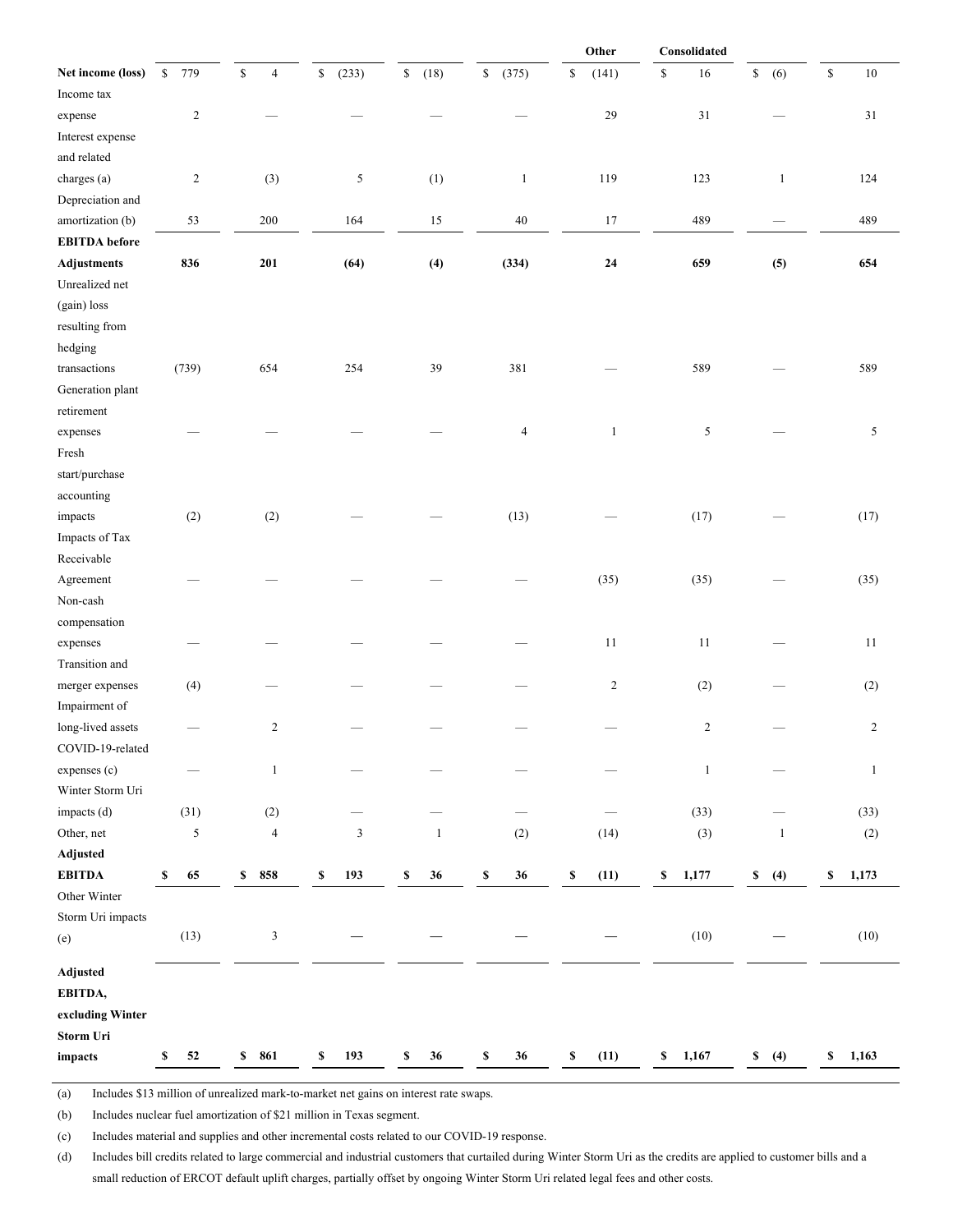(e) Includes the ERCOT resettlement and revenue true-up benefit of \$43 million net of bill credits of \$(33) million applied to large commercial and industrial customer bills that curtailed during Uri.

# **VISTRA CORP. NON-GAAP RECONCILIATIONS - ADJUSTED EBITDA FOR THE NINE MONTHS ENDED SEPTEMBER 30, 2021 (Unaudited) (Millions of Dollars)**

|                             | Retail               | Texas         | East        | West       | Sunset       | <b>Eliminations</b><br>/ Corp and<br>Other | Ongoing<br><b>Operations</b><br>$\label{thm:consolidated} {\bf Consider}$ | Asset<br>Closure | Vistra Corp.<br>Consolidated |
|-----------------------------|----------------------|---------------|-------------|------------|--------------|--------------------------------------------|---------------------------------------------------------------------------|------------------|------------------------------|
| Net income                  |                      |               |             |            |              |                                            |                                                                           |                  |                              |
| $(\text{loss})$             | $\mathbb S$<br>2,677 | (3,651)<br>\$ | (332)<br>\$ | (62)<br>\$ | (841)<br>\$  | \$<br>235                                  | \$<br>(1,974)                                                             | \$<br>(20)       | \$<br>(1,994)                |
| Income tax                  |                      |               |             |            |              |                                            |                                                                           |                  |                              |
| expense                     |                      |               |             |            |              |                                            |                                                                           |                  |                              |
| (benefit)                   | $\boldsymbol{2}$     |               |             |            |              | (571)                                      | (569)                                                                     |                  | (569)                        |
| Interest                    |                      |               |             |            |              |                                            |                                                                           |                  |                              |
| expense and                 |                      |               |             |            |              |                                            |                                                                           |                  |                              |
| related                     |                      |               |             |            |              |                                            |                                                                           |                  |                              |
| charges (a)                 | $\boldsymbol{7}$     | (10)          | 11          | (9)        | $\mathbf{1}$ | 287                                        | 287                                                                       | $\mathbf{1}$     | 288                          |
| Depreciation                |                      |               |             |            |              |                                            |                                                                           |                  |                              |
| and<br>amortization         |                      |               |             |            |              |                                            |                                                                           |                  |                              |
|                             | 160                  | 523           |             | $30\,$     | 99           | $51\,$                                     | 1,416                                                                     |                  | 1,416                        |
| (b)<br><b>EBITDA</b>        |                      |               | 553         |            |              |                                            |                                                                           |                  |                              |
| $\operatorname{\bf before}$ |                      |               |             |            |              |                                            |                                                                           |                  |                              |
| <b>Adjustments</b>          | 2,846                | (3, 138)      | 232         | (41)       | (741)        | $\boldsymbol{2}$                           | (840)                                                                     | (19)             | (859)                        |
| Unrealized                  |                      |               |             |            |              |                                            |                                                                           |                  |                              |
| net (gain)                  |                      |               |             |            |              |                                            |                                                                           |                  |                              |
| loss resulting              |                      |               |             |            |              |                                            |                                                                           |                  |                              |
| from hedging                |                      |               |             |            |              |                                            |                                                                           |                  |                              |
| transactions                | (2, 840)             | 2,269         | 407         | 120        | 815          |                                            | 771                                                                       |                  | 771                          |
| Generation                  |                      |               |             |            |              |                                            |                                                                           |                  |                              |
| plant                       |                      |               |             |            |              |                                            |                                                                           |                  |                              |
| retirement                  |                      |               |             |            |              |                                            |                                                                           |                  |                              |
| expenses                    |                      |               |             |            | 19           |                                            | 19                                                                        |                  | $19$                         |
| Fresh                       |                      |               |             |            |              |                                            |                                                                           |                  |                              |
| start/purchase              |                      |               |             |            |              |                                            |                                                                           |                  |                              |
| accounting                  |                      |               |             |            |              |                                            |                                                                           |                  |                              |
| impacts                     | $\mathbf{1}$         | (3)           | (74)        |            | (20)         |                                            | (96)                                                                      |                  | (96)                         |
| Impacts of                  |                      |               |             |            |              |                                            |                                                                           |                  |                              |
| Tax                         |                      |               |             |            |              |                                            |                                                                           |                  |                              |
| Receivable                  |                      |               |             |            |              |                                            |                                                                           |                  |                              |
| Agreement                   |                      |               |             |            |              | (31)                                       | (31)                                                                      |                  | (31)                         |
| Non-cash                    |                      |               |             |            |              |                                            |                                                                           |                  |                              |
| compensation                |                      |               |             |            |              |                                            |                                                                           |                  |                              |
| expenses                    |                      |               |             |            |              | $40\,$                                     | $40\,$                                                                    |                  | 40                           |
| Transition                  |                      |               |             |            |              |                                            |                                                                           |                  |                              |
| and merger                  |                      |               |             |            |              |                                            |                                                                           |                  |                              |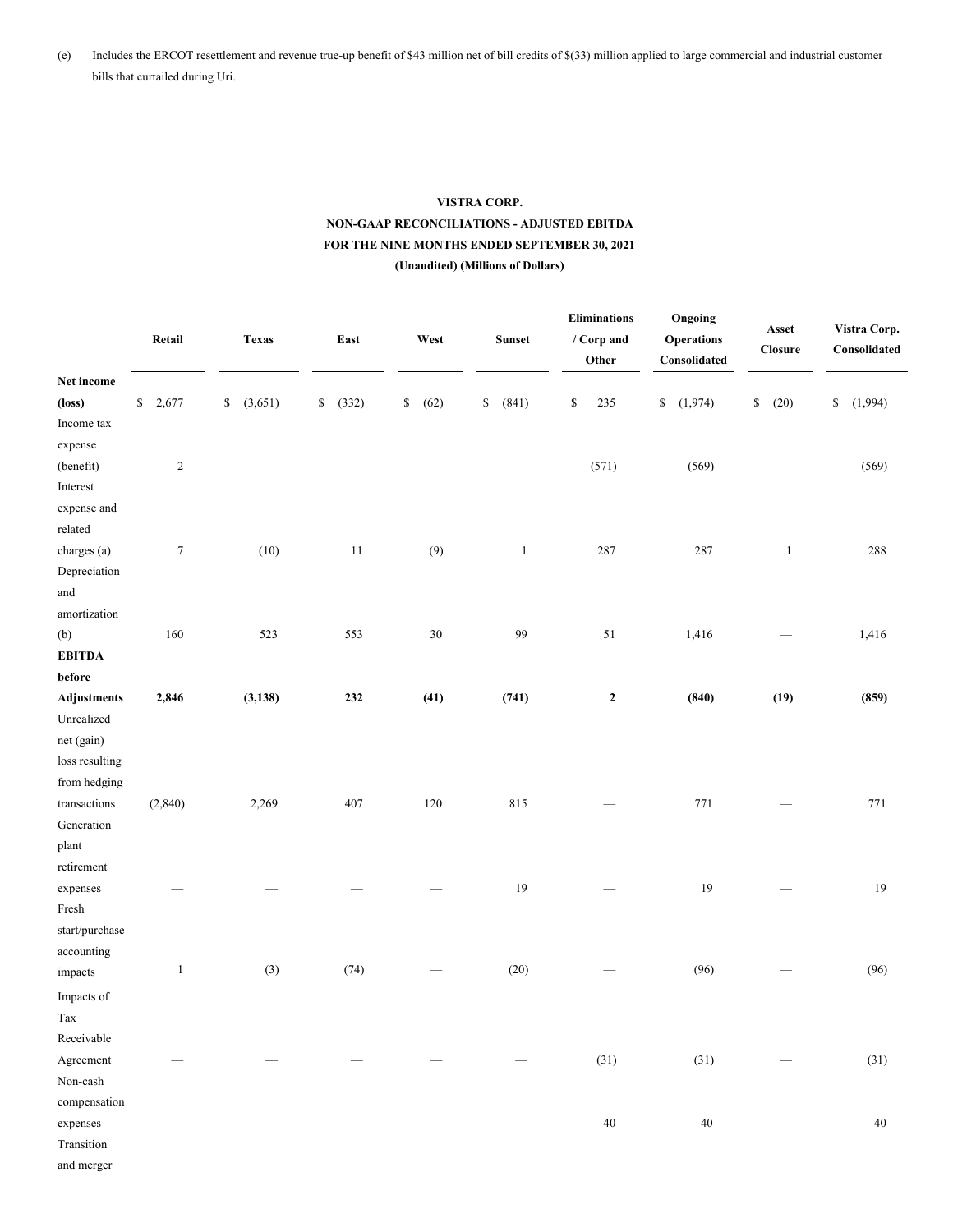| expenses<br>Impairment | (2)       |             |              |            |                |              | (2)         | (15)       | (17)        |
|------------------------|-----------|-------------|--------------|------------|----------------|--------------|-------------|------------|-------------|
| of long-lived          |           |             |              |            |                |              |             |            |             |
| assets                 |           | $\sqrt{2}$  |              |            | 38             |              | 40          |            | 40          |
| COVID-19-              |           |             |              |            |                |              |             |            |             |
| related                |           |             |              |            |                |              |             |            |             |
| expenses (c)           |           | 3           | $\mathbf{1}$ |            | $\mathbf{1}$   | $\mathbf{1}$ | 6           |            | 6           |
| Winter Storm           |           |             |              |            |                |              |             |            |             |
| Uri impacts            |           |             |              |            |                |              |             |            |             |
| (d)                    | 354       | 511         |              |            | 1              |              | 866         |            | 866         |
| Other, net             | 17        | $\sqrt{6}$  | $\tau$       | $\sqrt{2}$ | $\overline{c}$ | (31)         | 3           | $\sqrt{2}$ | 5           |
| Adjusted               |           |             |              |            |                |              |             |            |             |
| <b>EBITDA</b>          | 376       | (350)       | 573          | 81         | 115            | (19)         | 776         | (32)       | 744         |
| Other Winter           |           |             |              |            |                |              |             |            |             |
| Storm Uri              |           |             |              |            |                |              |             |            |             |
| impacts (e)            | 551       | 1,551       | (50)         |            | (17)           |              | 2,035       |            | 2,035       |
| Adjusted               |           |             |              |            |                |              |             |            |             |
| EBITDA,                |           |             |              |            |                |              |             |            |             |
| excluding              |           |             |              |            |                |              |             |            |             |
| Winter                 |           |             |              |            |                |              |             |            |             |
| Storm Uri              |           |             |              |            |                |              |             |            |             |
| impacts                | 927<br>\$ | 1,201<br>\$ | \$<br>523    | 81<br>S    | 98<br>\$       | (19)<br>\$   | 2,811<br>\$ | \$<br>(32) | \$<br>2,779 |

(a) Includes \$92 million of unrealized mark-to-market net gains on interest rate swaps.

(b) Includes nuclear fuel amortization of \$61 million in the Texas segment.

(c) Includes material and supplies and other incremental costs related to our COVID-19 response.

(d) Includes the following amounts, which we believe are not reflective of our operating performance: \$194 million for allocation of ERCOT default uplift charges which are expected to be paid over more than 90 years under current protocols (net present value of \$45 million applying a 4.25% discount rate); accrual of Koch earn-out disputed amounts of \$286 million that the Company is contesting and does not believe should be paid; \$386 million for future bill credits related to Winter Storm Uri as further described below and Winter Storm Uri related legal fees and other costs. The adjustment for future bill credits relates to large commercial and industrial customers that curtailed during Winter Storm Uri and will reverse and impact Adjusted EBITDA in future periods as the credits are applied to customer bills. We estimate the amounts to be applied in future periods are for the remainder of 2021 (approximately \$43 million), 2022 (approximately \$185 million), 2023 (approximately \$84 million), 2024 (approximately \$18 million), and 2025 (approximately \$8 million). The Company believes the inclusion of the bill credits as a reduction to Adjusted EBITDA in the years in which such bill credits are applied more accurately reflects its operating performance.

(e) Removes losses incurred due to the need to procure power in ERCOT at market prices at or near the price cap due to lower output from our natural gas-fueled power plants driven by natural gas deliverability issues and our coal-fueled power plants driven by coal fuel handling challenges, high fuel costs, and high retail load costs, partially offset by favorable prices on volumes produced in the East and Sunset segments.

# **VISTRA CORP. NON-GAAP RECONCILIATIONS - ADJUSTED EBITDA FOR THE THREE MONTHS ENDED SEPTEMBER 30, 2020 (Unaudited) (Millions of Dollars)**

|                   | Retail                   | <b>Texas</b> | East      |              | West |   | <b>Sunset</b> | <b>Eliminations</b><br>/ Corp and<br>Other |   | Ongoing<br><b>Operations</b><br>Consolidated |   | Asset<br><b>Closure</b>        |   | Vistra Corp.<br>Consolidated |
|-------------------|--------------------------|--------------|-----------|--------------|------|---|---------------|--------------------------------------------|---|----------------------------------------------|---|--------------------------------|---|------------------------------|
| Net income (loss) | 109                      | \$<br>908    | \$<br>100 | <sup>S</sup> | 29   | S | (368)         | \$<br>(276)                                | S | 502                                          | S | (60)                           | Φ | 442                          |
| Income tax        |                          |              |           |              |      |   |               |                                            |   |                                              |   |                                |   |                              |
| expense           | $\overline{\phantom{a}}$ | $-$          |           |              |      |   |               | 199                                        |   | 199                                          |   | $\overbrace{\hspace{25mm}}^{}$ |   | 199                          |
| Interest expense  |                          |              |           |              |      |   |               |                                            |   |                                              |   |                                |   |                              |

and related charges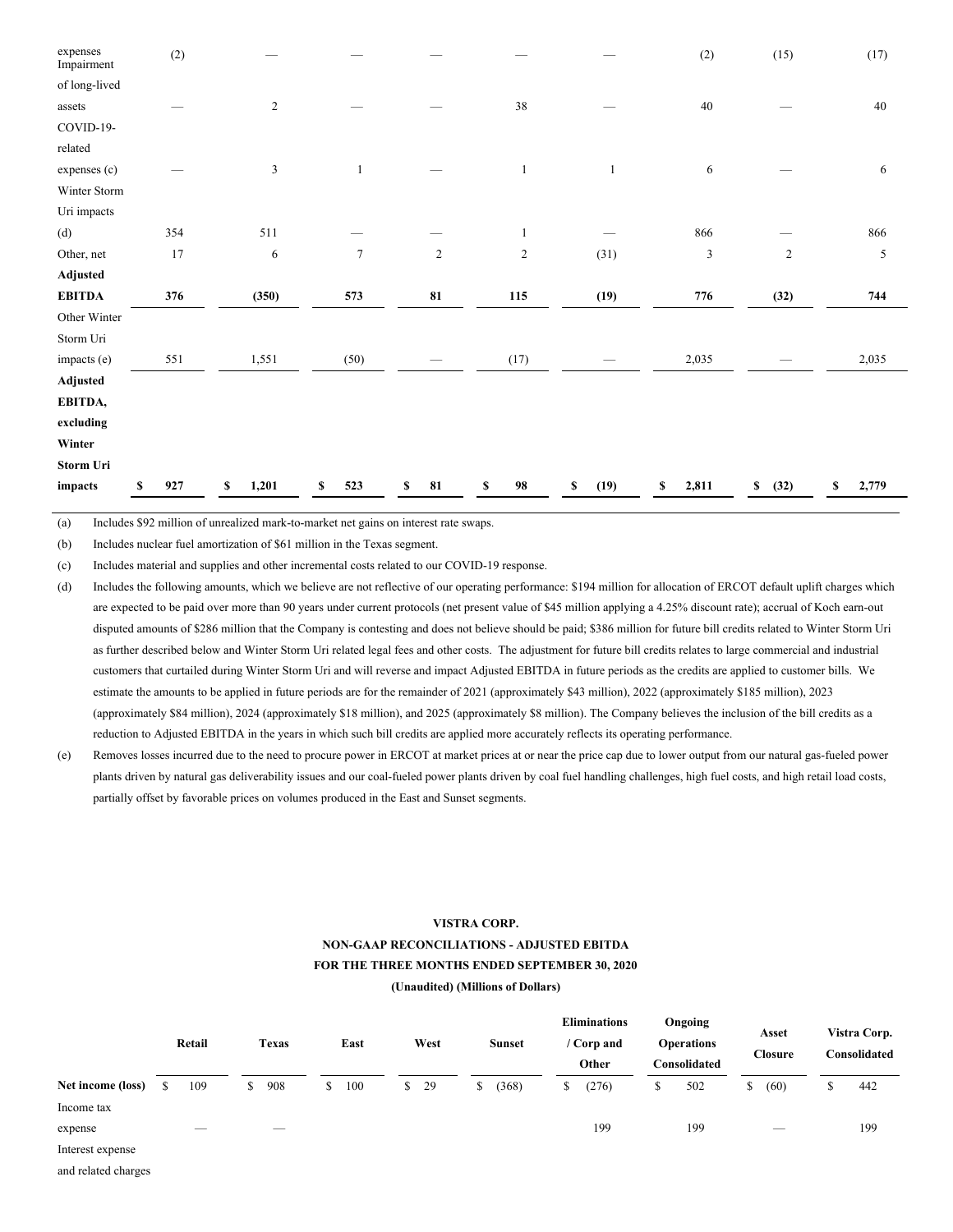| (a)<br>Depreciation and | $\sqrt{2}$  | (2)              | $\overline{c}$ | (3)          | $\mathbf{1}$    | 101        | 101         |            | 101           |
|-------------------------|-------------|------------------|----------------|--------------|-----------------|------------|-------------|------------|---------------|
| amortization (b)        | 67          | 127              | 181            | 5            | $22\,$          | 17         | 419         | $12\,$     | 431           |
| <b>EBITDA</b> before    |             |                  |                |              |                 |            |             |            |               |
| <b>Adjustments</b>      | 178         | 1,033            | 283            | 31           | (345)           | $\bf 41$   | 1,221       | (48)       | 1,173         |
| Unrealized net          |             |                  |                |              |                 |            |             |            |               |
| (gain) loss             |             |                  |                |              |                 |            |             |            |               |
| resulting from          |             |                  |                |              |                 |            |             |            |               |
| hedging                 |             |                  |                |              |                 |            |             |            |               |
| transactions            | (316)       | (78)             | (40)           | (9)          | 122             |            | (321)       |            | (321)         |
| Generation plant        |             |                  |                |              |                 |            |             |            |               |
| retirement              |             |                  |                |              |                 |            |             |            |               |
| expenses                |             |                  |                |              | 43              |            | 43          |            | 43            |
| Fresh start /           |             |                  |                |              |                 |            |             |            |               |
| purchase                |             |                  |                |              |                 |            |             |            |               |
| accounting              |             |                  |                |              |                 |            |             |            |               |
| impacts                 | (6)         |                  | 6              |              |                 |            |             |            |               |
| Impacts of Tax          |             |                  |                |              |                 |            |             |            |               |
| Receivable              |             |                  |                |              |                 |            |             |            |               |
| Agreement               |             |                  |                |              |                 | (58)       | (58)        |            | (58)          |
| Non-cash                |             |                  |                |              |                 |            |             |            |               |
| compensation            |             |                  |                |              |                 |            |             |            |               |
| expenses                |             |                  |                |              |                 | 16         | 16          |            | 16            |
| Transition and          |             |                  |                |              |                 |            |             |            |               |
| merger expenses         | 1           |                  | (5)            |              |                 | $\sqrt{2}$ | (2)         |            | (2)           |
| Impairment of           |             |                  |                |              |                 |            |             |            |               |
| long-lived assets       |             |                  |                |              | 272             |            | 272         |            | 272           |
| COVID-19-related        |             |                  |                |              |                 |            |             |            |               |
| expenses (c)            |             | $\boldsymbol{2}$ |                |              | $\mathbf{1}$    |            | 3           |            | $\mathfrak z$ |
| Other, net              | 3           | 15               | $\mathbf{1}$   | $\mathbf{1}$ | $\qquad \qquad$ | (11)       | 9           | $\sqrt{2}$ | 11            |
| Adjusted                |             |                  |                |              |                 |            |             |            |               |
| <b>EBITDA</b>           | (140)<br>\$ | 972<br>\$        | \$<br>245      | \$<br>23     | 93<br>\$        | (10)<br>\$ | 1,183<br>\$ | \$<br>(46) | 1,137<br>\$   |

(a) Includes \$11 million of unrealized mark-to-market net gains on interest rate swaps.

(b) Includes nuclear fuel amortization of \$20 million in Texas segment.

(c) Includes material and supplies and other incremental costs related to our COVID-19 response.

## **VISTRA CORP.**

# **NON-GAAP RECONCILIATIONS - ADJUSTED EBITDA FOR THE NINE MONTHS ENDED SEPTEMBER 30, 2020 (Unaudited) (Millions of Dollars)**

|                   | Retail   | West<br><b>Texas</b><br>East<br><b>Sunset</b><br>Other |           | <b>Eliminations</b><br>/ Corp and | Ongoing<br><b>Operations</b><br>Consolidated | Asset<br><b>Closure</b> | Vistra Corp.<br>Consolidated |                                |           |  |
|-------------------|----------|--------------------------------------------------------|-----------|-----------------------------------|----------------------------------------------|-------------------------|------------------------------|--------------------------------|-----------|--|
| Net income (loss) | S<br>433 | 1,484<br>\$                                            | \$<br>119 | 49<br>S.                          | (469)<br>\$                                  | (876)<br>\$             | 740<br>\$                    | (89)<br>\$                     | 651<br>\$ |  |
| Income tax        |          |                                                        |           |                                   |                                              |                         |                              |                                |           |  |
| expense           | _        |                                                        |           |                                   | $-$                                          | 283                     | 283                          | $\overline{\phantom{a}}$       | 283       |  |
| Interest expense  |          |                                                        |           |                                   |                                              |                         |                              |                                |           |  |
| and related       | 8        | (6)                                                    | 6         | (6)                               | 2                                            | 537                     | 541                          | $\overbrace{\hspace{25mm}}^{}$ | 541       |  |
| charges (a)       |          |                                                        |           |                                   |                                              |                         |                              |                                |           |  |
| Depreciation and  |          |                                                        |           |                                   |                                              |                         |                              |                                |           |  |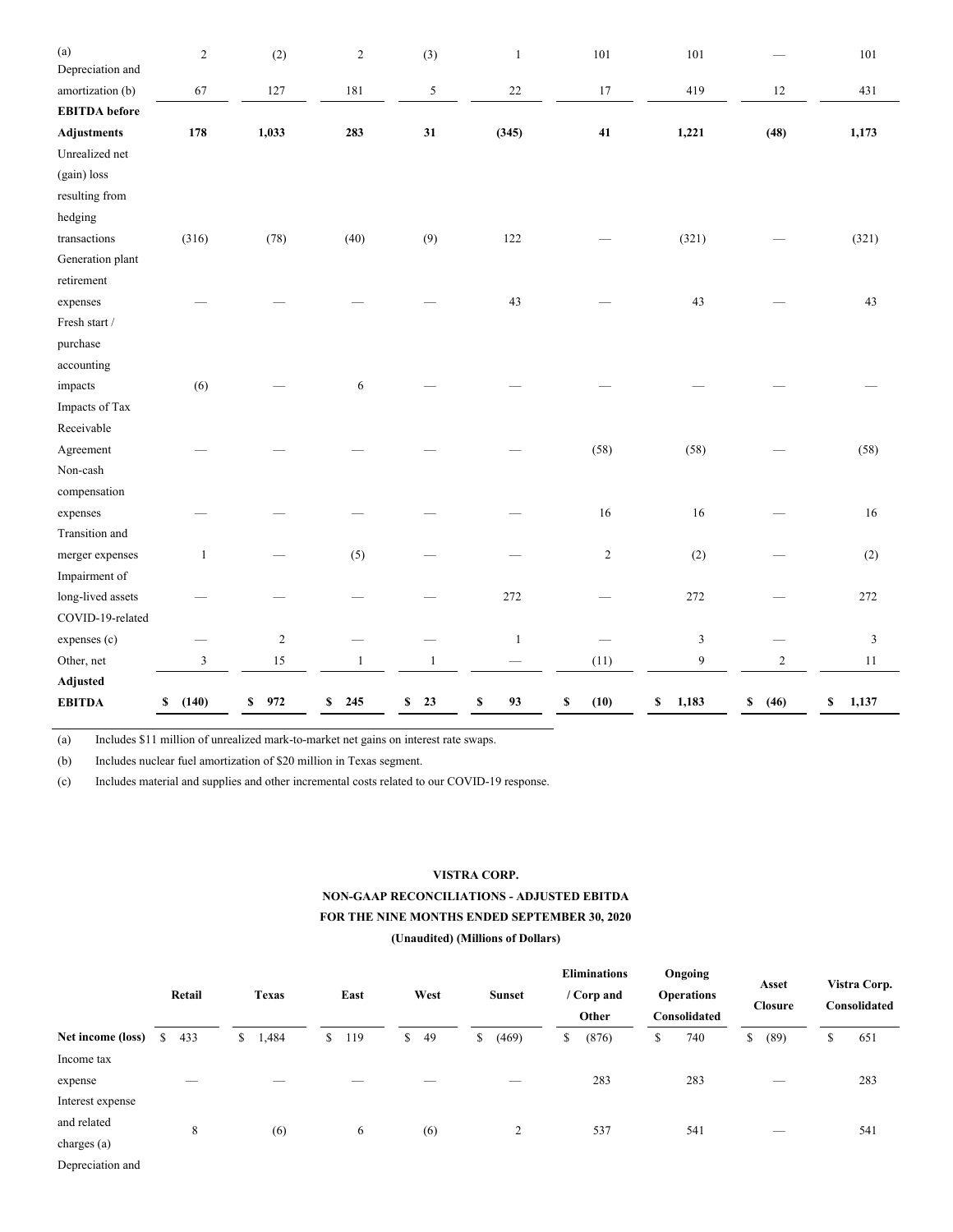| amortization (b)<br><b>EBITDA</b> before |                |              | 54(          |                | 101           |              |             |                | <del>1,341</del> |
|------------------------------------------|----------------|--------------|--------------|----------------|---------------|--------------|-------------|----------------|------------------|
| <b>Adjustments</b>                       | 670            | 1,875        | 665          | 57             | (366)         | (8)          | 2,893       | (77)           | 2,816            |
| Unrealized net                           |                |              |              |                |               |              |             |                |                  |
| (gain) loss                              |                |              |              |                |               |              |             |                |                  |
| resulting from                           |                |              |              |                |               |              |             |                |                  |
| hedging                                  |                |              |              |                |               |              |             |                |                  |
| transactions                             | (114)          | (449)        | (37)         | (1)            | 157           |              | (444)       |                | (444)            |
| Generation plant                         |                |              |              |                |               |              |             |                |                  |
| retirement                               |                |              |              |                |               |              |             |                |                  |
| expenses                                 |                |              |              |                | 43            |              | 43          |                | 43               |
| Fresh start $\prime$                     |                |              |              |                |               |              |             |                |                  |
| purchase                                 |                |              |              |                |               |              |             |                |                  |
| accounting                               |                |              |              |                |               |              |             |                |                  |
| impacts                                  | $\mathbf{1}$   | (4)          | $23\,$       |                | 14            |              | 34          |                | 34               |
| Impacts of Tax                           |                |              |              |                |               |              |             |                |                  |
| Receivable                               |                |              |              |                |               |              |             |                |                  |
| Agreement                                |                |              |              |                |               | (44)         | (44)        |                | (44)             |
| Non-cash                                 |                |              |              |                |               |              |             |                |                  |
| compensation                             |                |              |              |                |               |              |             |                |                  |
| expenses                                 |                |              |              |                |               | 46           | 46          |                | 46               |
| Transition and                           |                |              |              |                |               |              |             |                |                  |
| merger expenses                          | $\,$ 8 $\,$    | $\mathbf{1}$ | $\mathbf{1}$ |                |               | $10\,$       | 20          | (3)            | 17               |
| Impairment of                            |                |              |              |                |               |              |             |                |                  |
| long-lived assets                        |                |              |              |                | 356           |              | 356         |                | 356              |
| Loss on disposal                         |                |              |              |                |               |              |             |                |                  |
| of investment in                         |                |              |              |                |               |              |             |                |                  |
| <b>NELP</b>                              |                |              | 29           |                |               |              | 29          |                | 29               |
| COVID-19-related                         |                |              |              |                |               |              |             |                |                  |
| expenses (c)                             |                | 12           | $\sqrt{2}$   |                | $\mathfrak z$ | $\mathbf{1}$ | 18          |                | $18\,$           |
| Other, net                               | $\overline{7}$ | 17           | 8            | $\mathfrak{Z}$ | $\mathbf{2}$  | (25)         | 12          | $\overline{c}$ | 14               |
| Adjusted                                 |                |              |              |                |               |              |             |                |                  |
| <b>EBITDA</b>                            | 572<br>\$      | 1,452<br>\$  | 691<br>\$    | 59<br>\$       | 209<br>\$     | (20)<br>\$   | 2,963<br>\$ | (78)<br>\$     | 2,885<br>\$      |

(a) Includes \$181 million of unrealized mark-to-market net losses on interest rate swaps.

(b) Includes nuclear fuel amortization of \$57 million in Texas segment.

(c) Included material and supplies and other incremental costs related to our COVID-19 response.

### **VISTRA CORP.**

### **NON-GAAP RECONCILIATIONS - 2021 GUIDANCE 1**

|                                                                | Ongoing           |         |    |             |   |      | Asset          |      | Vistra Corp. |         |   |             |  |
|----------------------------------------------------------------|-------------------|---------|----|-------------|---|------|----------------|------|--------------|---------|---|-------------|--|
|                                                                | <b>Operations</b> |         |    |             |   |      | <b>Closure</b> |      | Consolidated |         |   |             |  |
| Net income (loss)                                              |                   | Low     |    | <b>High</b> |   | Low  |                | High |              | Low     |   | <b>High</b> |  |
|                                                                |                   | (1,918) | \$ | (1,764)     | s | (67) | s              | (47) | S            | (1,985) | S | (1, 811)    |  |
| Income tax benefit                                             |                   | (509)   |    | (463)       |   |      |                |      |              | (509)   |   | (463)       |  |
| Interest expense and related charges (a)                       |                   | 417     |    | 417         |   |      |                |      |              | 417     |   | 417         |  |
| Depreciation and amortization (b)                              |                   | 1,790   |    | 1,790       |   |      |                |      |              | 1,790   |   | 1,790       |  |
| <b>EBITDA</b> before Adjustments                               | \$                | (220)   | \$ | (20)        | S | (67) | S              | (47) | S            | (287)   | S | (67)        |  |
| Unrealized net (gain)/loss resulting from hedging transactions |                   | 763     |    | 763         |   |      |                |      |              | 763     |   | 763         |  |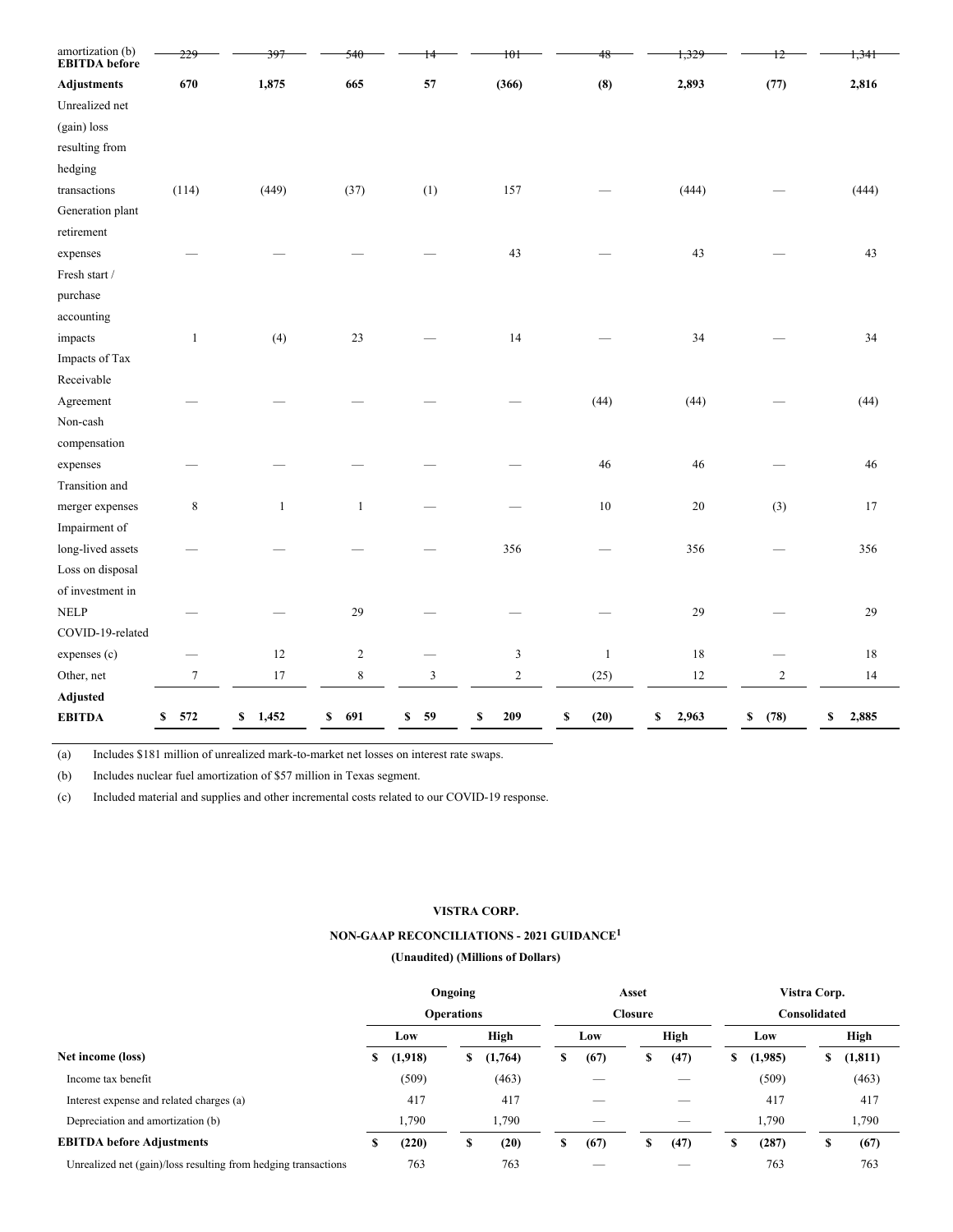| Adjusted free cash flow before growth guidance                                                      | S            | 100              | \$ | 300              | \$           | (140) | \$           | (120)          | \$ | (40)    | \$           | 180     |
|-----------------------------------------------------------------------------------------------------|--------------|------------------|----|------------------|--------------|-------|--------------|----------------|----|---------|--------------|---------|
|                                                                                                     |              | 17               |    | 17               |              |       |              |                |    | 17      |              | 17      |
| Transition capital expenditures                                                                     |              |                  |    |                  |              |       |              |                |    |         |              |         |
| Transition and merger expenses                                                                      |              | 58               |    | 58               |              | 40    |              | 40             |    | 98      |              | 98      |
| Purchase / (sale) of environmental credits and allowances                                           |              | 197              |    | 197              |              |       |              |                |    | 197     |              | 197     |
| Accrued environmental allowances                                                                    |              | (253)            |    | (253)            |              |       |              |                |    | (253)   |              | (253)   |
| expenditures                                                                                        |              | 471              |    | 471              |              |       |              |                |    | 471     |              | 471     |
| Solar and Moss Landing development and other growth                                                 |              |                  |    |                  |              |       |              |                |    |         |              |         |
| Working capital and margin deposits                                                                 |              | 738              |    | 738              |              | 4     |              | $\overline{4}$ |    | 742     |              | 742     |
| Free cash flow                                                                                      | S            | (1, 128)         | \$ | (928)            | $\mathbf{s}$ | (184) | $\mathbf{s}$ | (164)          | \$ | (1,312) | $\mathbf{s}$ | (1,092) |
| Other net investing activities                                                                      |              | (18)             |    | (18)             |              | 8     |              | 8              |    | (10)    |              | (10)    |
| (Purchase) / sale of environmental credits and allowances                                           |              | (197)            |    | (197)            |              |       |              |                |    | (197)   |              | (197)   |
| expenditures                                                                                        |              | (471)            |    | (471)            |              |       |              |                |    | (471)   |              | (471)   |
| Solar and Moss Landing development and other growth                                                 |              |                  |    |                  |              |       |              |                |    |         |              |         |
| prepayments                                                                                         |              | (639)            |    | (639)            |              |       |              |                |    | (639)   |              | (639)   |
| Capital expenditures including nuclear fuel purchases and LTSA                                      |              |                  |    |                  |              |       |              |                |    |         |              |         |
| Cash provided by operating activities                                                               | $\mathbf{s}$ | 197              | \$ | 397              | S            | (192) | S            | (172)          | S  | 5       | \$           | 225     |
| Other changes in other operating assets and liabilities                                             |              | (120)            |    | (120)            |              | (42)  |              | (42)           |    | (162)   |              | (162)   |
| Winter storm Uri impacts (e)                                                                        |              | (500)            |    | (500)            |              |       |              |                |    | (500)   |              | (500)   |
| Reclamation and remediation                                                                         |              | (38)             |    | (38)             |              | (66)  |              | (66)           |    | (104)   |              | (104)   |
| Accrued environmental allowances                                                                    |              | 253              |    | 253              |              |       |              |                |    | 253     |              | 253     |
| Working capital and margin deposits                                                                 |              | (738)            |    | (738)            |              | (4)   |              | (4)            |    | (742)   |              | (742)   |
| Tax receivable agreement payments                                                                   |              | (2)              |    | (2)              |              |       |              |                |    | (2)     |              | (2)     |
| Tax (paid) / received (d)                                                                           |              | (44)             |    | (44)             |              |       |              |                |    | (44)    |              | (44)    |
| Interest paid, net                                                                                  |              | (504)            |    | (504)            |              |       |              |                |    | (504)   |              | (504)   |
| <b>Adjusted EBITDA guidance</b>                                                                     | S            | 1,890            | S  | 2,090            | S            | (80)  | S            | (60)           | S  | 1,810   | \$           | 2,030   |
| Other, net                                                                                          |              | 41               |    | 41               |              | 2     |              | 2              |    | 43      |              | 43      |
| Winter storm Uri impacts (c)                                                                        |              | 1,326            |    | 1,326            |              |       |              |                |    | 1,326   |              | 1,326   |
| Transition and merger expenses                                                                      |              | 27               |    | 27               |              | (15)  |              | (15)           |    | 12      |              | 12      |
| Non-cash compensation expenses                                                                      |              | 48               |    | 48               |              |       |              |                |    | 48      |              | 48      |
| ${\rm Fresh \ start} / {\rm purchase \ according \ impacts}$<br>Impacts of Tax Receivable Agreement |              | $\binom{78}{17}$ |    | $\binom{78}{17}$ |              |       |              |                |    | (78)    |              | {78}    |

<sup>1</sup> Regulation G Table for 2021 Guidance prepared as of November 5, 2021.

(a) Includes unrealized (gain) / loss on interest rate swaps of (\$105) million.

(b) Includes nuclear fuel amortization of \$82 million.

(c) Includes \$500 million securitization proceeds, \$194 million for allocation of ERCOT default uplift charges; accrual of Koch earn-out disputed amounts of \$286 million; \$306 million for future bill credits related to Winter Storm Uri and Winter Storm Uri related legal fees and other costs. The adjustment for future bill credits relates to large commercial and industrial customers that curtailed during Winter Storm Uri and will reverse in future periods as the credits are applied to customer bills. We estimate the amounts to be applied in future years are 2022 (~\$185 million), 2023 (~\$84 million), 2024 (~\$18 million), and 2025 (~\$8 million).

(d) Includes state tax payments.

(e) Adjustments for non-cash impact of securitization proceeds.

## **VISTRA CORP.**

## **NON-GAAP RECONCILIATIONS - 2022 GUIDANCE 1**

|                   |       | Ongoing           |       | Asset       | Vistra Corp. |       |  |  |  |
|-------------------|-------|-------------------|-------|-------------|--------------|-------|--|--|--|
|                   |       | <b>Operations</b> |       | Closure     | Consolidated |       |  |  |  |
|                   | Low   | High              | Low   | <b>High</b> | Low          | High  |  |  |  |
| Net income (loss) | 1,027 | 1,401             | (140) | (40)        | 887          | 1,361 |  |  |  |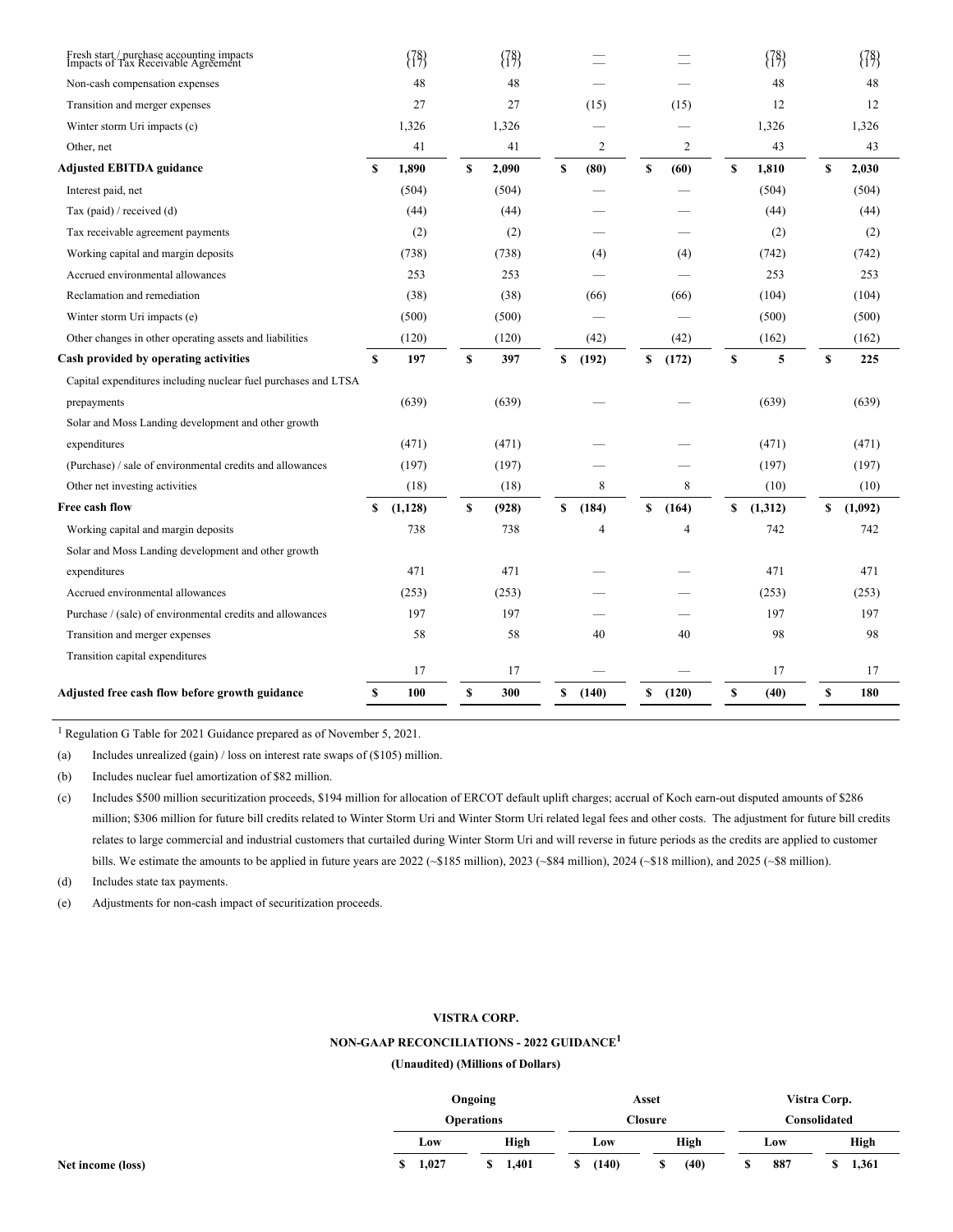| Income tax expense<br>Interest expense and related charges (a) |    | 301<br>467     |            | 427<br>467     |             |    |       |    | 301<br>467     |     | 427<br>467     |  |
|----------------------------------------------------------------|----|----------------|------------|----------------|-------------|----|-------|----|----------------|-----|----------------|--|
| Depreciation and amortization (b)                              |    | 1,640          |            | 1,640          |             |    |       |    | 1,640          |     | 1,640          |  |
| <b>EBITDA before Adjustments</b>                               | S  | 3,435          | S          | 3,935          | \$<br>(140) | \$ | (40)  | \$ | 3,295          | S   | 3,895          |  |
| Unrealized net (gain)/loss resulting from hedging transactions |    | (557)          |            | (557)          |             |    |       |    | (557)          |     | (557)          |  |
| Fresh start / purchase accounting impacts                      |    | 19             |            | 19             |             |    |       |    | 19             |     | 19             |  |
| Impacts of Tax Receivable Agreement                            |    | 65             |            | 65             |             |    |       |    | 65             |     | 65             |  |
| Non-cash compensation expenses                                 |    | 38             |            | 38             |             |    |       |    | 38             |     | 38             |  |
| Transition and merger expenses                                 |    | $\overline{c}$ |            | $\overline{c}$ |             |    |       |    | $\overline{2}$ |     | $\overline{2}$ |  |
| Winter storm Uri impacts (c)                                   |    | (185)          |            | (185)          |             |    |       |    | (185)          |     | (185)          |  |
| Other, net                                                     |    | (7)            |            | (7)            |             |    |       |    | (7)            |     | (7)            |  |
| <b>Adjusted EBITDA guidance</b>                                | \$ | 2,810          | \$         | 3,310          | \$<br>(140) | \$ | (40)  | \$ | 2,670          | \$  | 3,270          |  |
| Interest paid, net                                             |    | (514)          |            | (514)          |             |    |       |    | (514)          |     | (514)          |  |
| Tax (paid) / received (d)                                      |    | (44)           |            | (44)           |             |    |       |    | (44)           |     | (44)           |  |
| Tax receivable agreement payments                              |    | (1)            |            | (1)            |             |    |       |    | (1)            |     | (1)            |  |
| Working capital and margin deposits                            |    | 644            |            | 644            | 18          |    | 18    |    | 662            |     | 662            |  |
| Accrued environmental allowances                               |    | 330            |            | 330            |             |    |       |    | 330            |     | 330            |  |
| Reclamation and remediation                                    |    | (19)           |            | (19)           | (89)        |    | (89)  |    | (108)          |     | (108)          |  |
| Winter storm Uri impacts (e)                                   |    | 500            |            | 500            |             |    |       |    | 500            |     | 500            |  |
| Other changes in other operating assets and liabilities        |    | 58             |            | 58             | (26)        |    | (26)  |    | 32             |     | 32             |  |
| Cash provided by operating activities                          | \$ | 3,764          | \$         | 4,264          | \$<br>(237) | \$ | (137) | \$ | 3,527          | \$  | 4,127          |  |
| Capital expenditures including nuclear fuel purchases and LTSA |    |                |            |                |             |    |       |    |                |     |                |  |
| prepayments                                                    |    | (717)          |            | (717)          |             |    |       |    | (717)          |     | (717)          |  |
| Solar and storage development expenditures (f)                 |    |                | TBD        |                |             |    |       |    |                | TBD |                |  |
| Other growth expenditures                                      |    | (120)          |            | (120)          |             |    |       |    | (120)          |     | (120)          |  |
| (Purchase) / sale of environmental credits and allowances      |    | (229)          |            | (229)          |             |    |       |    | (229)          |     | (229)          |  |
| Other net investing activities                                 |    | (20)           |            | (20)           |             |    |       |    | (20)           |     | (20)           |  |
| Free cash flow                                                 | \$ | 2,678          | S          | 3,178          | \$<br>(237) | \$ | (137) | \$ | 2,441          | S   | 3,041          |  |
| Working capital and margin deposits                            |    | (644)          |            | (644)          | (18)        |    | (18)  |    | (662)          |     | (662)          |  |
| Solar and storage development expenditures (f)                 |    |                | <b>TBD</b> |                |             |    |       |    |                | TBD |                |  |
| Other growth expenditures                                      |    | 120            |            | 120            |             |    |       |    | 120            |     | 120            |  |
| Accrued environmental allowances                               |    | (330)          |            | (330)          |             |    |       |    | (330)          |     | (330)          |  |
| Purchase / (sale) of environmental credits and allowances      |    | 229            |            | 229            |             |    |       |    | 229            |     | 229            |  |
| Transition and merger expenses                                 |    | 11             |            | 11             | 25          |    | 25    |    | 36             |     | 36             |  |
| Transition capital expenditures                                |    | 6              |            | 6              |             |    |       |    | 6              |     | 6              |  |
| Adjusted free cash flow before growth guidance                 | S  | 2,070          | \$         | 2,570          | \$<br>(230) | \$ | (130) | \$ | 1,840          | \$  | 2,440          |  |
|                                                                |    |                |            |                |             |    |       |    |                |     |                |  |

<sup>1</sup> Regulation G Table for 2021 Guidance prepared as of November 5, 2021.

(a) Includes unrealized (gain) / loss on interest rate swaps of (\$50) million.

(b) Includes nuclear fuel amortization of \$88 million.

(c) Adjustment for bill credits applied to large commercial and industrial customers that curtailed during 2021 Winter Storm Uri. We estimate the amounts to be applied in future years are 2023 (~\$84 million), 2024 (~\$18 million) and 2025 (~\$8 million).

(d) Includes state tax payments.

(e) Receipt of securitization proceeds.

(f) Estimates for solar & energy capital expenditures in 2022 awaiting completion of renewables financing strategy.

## **VISTRA CORP.**

## **NON-GAAP RECONCILIATIONS - ILLUSTRATIVE 2022 GUIDANCE 1**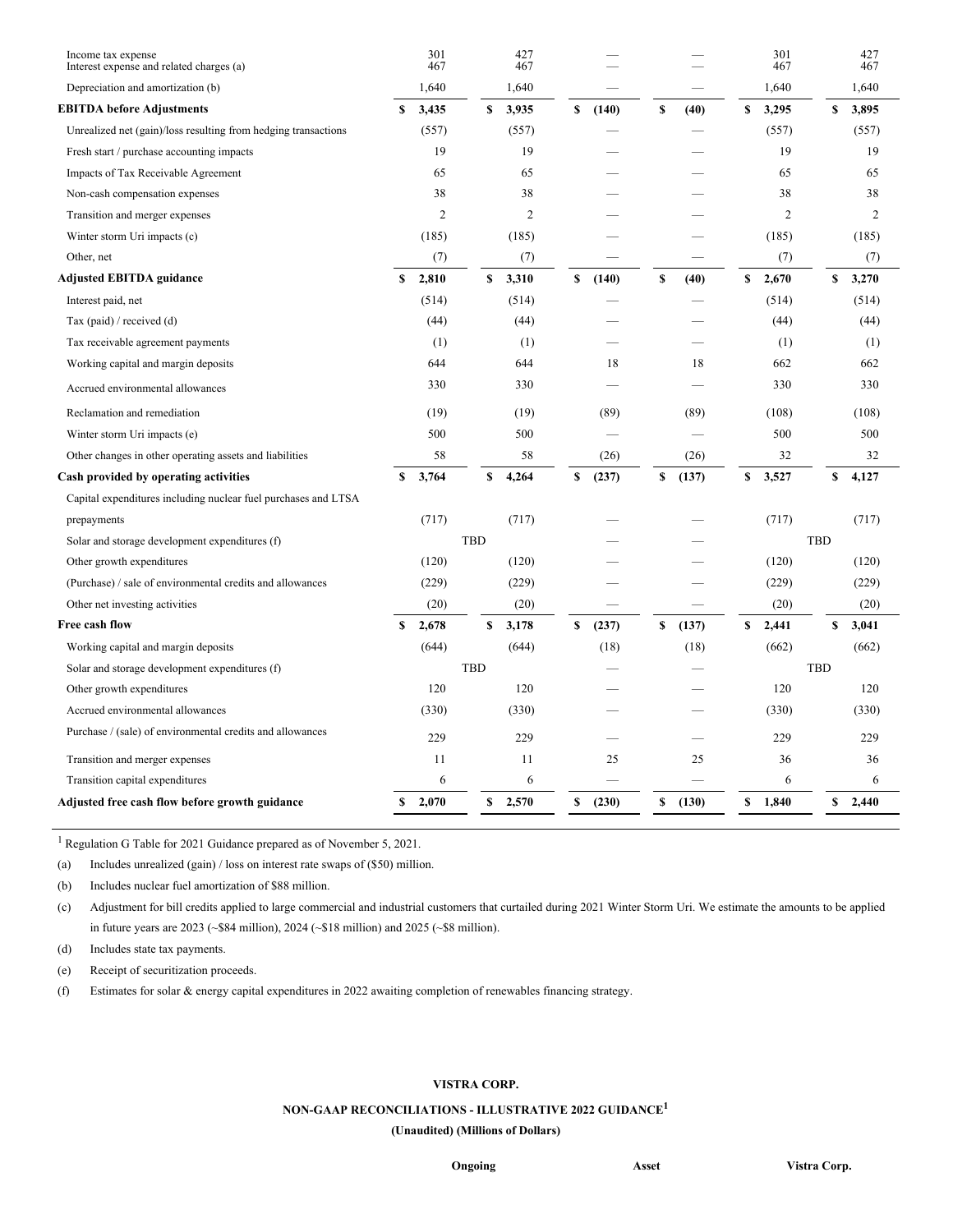|                                                                | <b>Operations</b> |                |            |         | <b>Closure</b> |    |       | Consolidated |     |                |  |
|----------------------------------------------------------------|-------------------|----------------|------------|---------|----------------|----|-------|--------------|-----|----------------|--|
|                                                                |                   | Low            |            | High    | Low            |    | High  | Low          |     | High           |  |
| Net income (loss)                                              | S                 | 1,027          | \$         | 1,401   | \$<br>(140)    | \$ | (40)  | \$<br>887    | \$  | 1,361          |  |
| Income tax expense                                             |                   | 301            |            | 427     |                |    |       | 301          |     | 427            |  |
| Interest expense and related charges (a)                       |                   | 467            |            | 467     |                |    |       | 467          |     | 467            |  |
| Depreciation and amortization (b)                              |                   | 1,640          |            | 1,640   |                |    |       | 1,640        |     | 1,640          |  |
| <b>EBITDA</b> before Adjustments                               | S                 | 3,435          | \$         | 3,935   | \$<br>(140)    | \$ | (40)  | \$<br>3,295  | S   | 3,895          |  |
| Unrealized net (gain)/loss resulting from hedging transactions |                   | (557)          |            | (557)   |                |    |       | (557)        |     | (557)          |  |
| Fresh start / purchase accounting impacts                      |                   | 19             |            | 19      |                |    |       | 19           |     | 19             |  |
| Impacts of Tax Receivable Agreement                            |                   | 65             |            | 65      |                |    |       | 65           |     | 65             |  |
| Non-cash compensation expenses                                 |                   | 38             |            | 38      |                |    |       | 38           |     | 38             |  |
| Transition and merger expenses                                 |                   | $\overline{c}$ |            | 2       |                |    |       | 2            |     | $\overline{c}$ |  |
| Winter storm Uri impacts                                       |                   |                |            |         |                |    |       |              |     |                |  |
| Other, net (c)                                                 |                   | 48             |            | 48      |                |    |       | 48           |     | 48             |  |
| <b>Adjusted EBITDA guidance</b>                                | \$                | 3,050          | \$         | 3,550   | \$<br>(140)    | \$ | (40)  | \$<br>2,910  | \$  | 3,510          |  |
| Interest paid, net                                             |                   | (514)          |            | (514)   |                |    |       | (514)        |     | (514)          |  |
| Tax (paid) / received (d)                                      |                   | (44)           |            | (44)    |                |    |       | (44)         |     | (44)           |  |
| Tax receivable agreement payments                              |                   | (1)            |            | (1)     |                |    |       | (1)          |     | (1)            |  |
| Working capital and margin deposits                            |                   | 644            |            | 644     | 18             |    | 18    | 662          |     | 662            |  |
| Accrued environmental allowances                               |                   |                |            |         |                |    |       |              |     |                |  |
|                                                                |                   | 330            |            | 330     |                |    |       | 330          |     | 330            |  |
| Reclamation and remediation                                    |                   | (19)           |            | (19)    | (89)           |    | (89)  | (108)        |     | (108)          |  |
| Winter storm Uri impacts                                       |                   |                |            |         |                |    |       |              |     |                |  |
| Other changes in other operating assets and liabilities        |                   | 58             |            | 58      | (26)           |    | (26)  | 32           |     | 32             |  |
| Cash provided by operating activities                          | \$                | 3,504          | \$         | 4,004   | \$<br>(237)    | \$ | (137) | \$<br>3,267  | \$  | 3,867          |  |
| Capital expenditures including nuclear fuel purchases and LTSA |                   |                |            |         |                |    |       |              |     |                |  |
| prepayments                                                    |                   | (717)          |            | (717)   |                |    |       | (717)        |     | (717)          |  |
| Solar and storage development expenditures (e)                 |                   |                | TBD        |         |                |    |       |              | TBD |                |  |
| Other growth expenditures                                      |                   | (120)          |            | (120)   |                |    |       | (120)        |     | (120)          |  |
| (Purchase) / sale of environmental credits and allowances      |                   | (229)          |            | (229)   |                |    |       | (229)        |     | (229)          |  |
| Other net investing activities                                 |                   | (20)           |            | (20)    |                |    |       | (20)         |     | (20)           |  |
| Free cash flow                                                 | \$                | 2,418          | \$         | 2,918   | \$<br>(237)    | \$ | (137) | \$<br>2,181  | S   | 2,781          |  |
| Working capital and margin deposits                            |                   | (644)          |            | (644)   | (18)           |    | (18)  | (662)        |     | (662)          |  |
| Solar and storage development expenditures (e)                 |                   |                | <b>TBD</b> |         |                |    |       |              | TBD |                |  |
| Other growth expenditures                                      |                   | 120            |            | 120     |                |    |       | 120          |     | 120            |  |
| Accrued environmental allowances                               |                   | (330)          |            | (330)   |                |    |       | (330)        |     | (330)          |  |
| Purchase / (sale) of environmental credits and allowances      |                   | 229            |            | 229     |                |    |       | 229          |     | 229            |  |
| Transition and merger expenses                                 |                   | 11             |            | 11      | 25             |    | 25    | 36           |     | 36             |  |
| Transition capital expenditures                                |                   | 6              |            | 6       |                |    |       | 6            |     | 6              |  |
| Adjusted free cash flow before growth guidance                 |                   | \$1,810        |            | \$2,310 | \$<br>(230)    | \$ | (130) | \$1,580      |     | \$2,180        |  |
|                                                                |                   |                |            |         |                |    |       |              |     |                |  |

<sup>1</sup> Regulation G Table for 2021 Guidance prepared as of November 5, 2021. 2022 Illustrative Guidance excludes ~\$185 million impact from bill credits applied to large commercial and industrial customer bills that curtailed during Uri and ~\$55 million impact from retail term contract backwardation. Also excludes \$500 million securitization proceeds from Adjusted FCFbG. Provided for illustrative purposes only and should not be read or viewed as Vistra's actual 2022 guidance, which is also set forth above.

(a) Includes unrealized (gain) / loss on interest rate swaps of (\$50) million.

(b) Includes nuclear fuel amortization of \$88 million.

(c) Includes \$55 million adjustment for retail term contracts backwardation

(d) Includes state tax payments.

(e) Estimates for solar & energy capital expenditures in 2022 awaiting completion of renewables financing strategy.